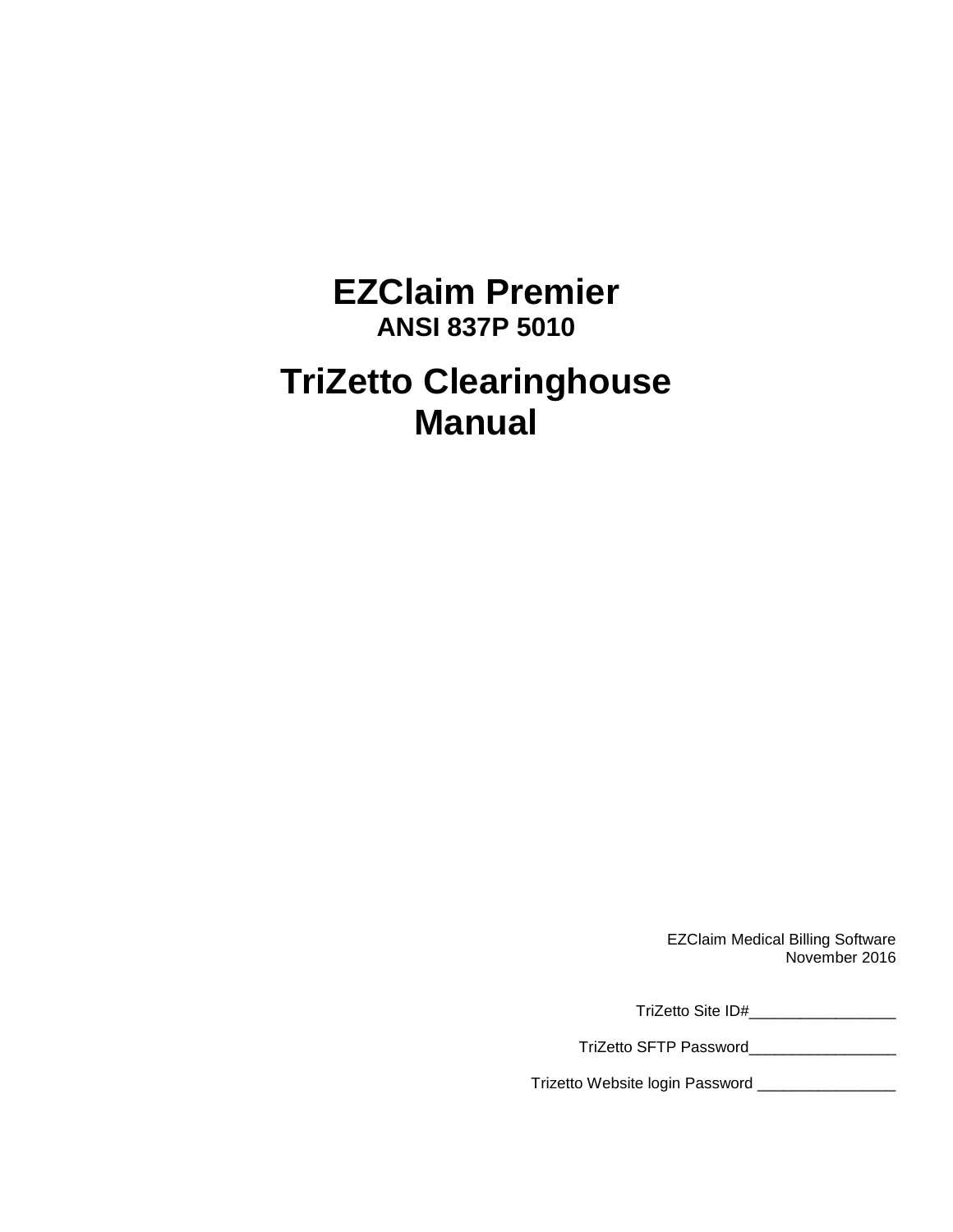**Note:** For questions regarding TriZetto Enrollment, Payer agreements, testing, or other Clearinghouse questions please contact **TriZetto Enrollment Dept.** at **1**.**800.969.3666** or **Trizetto Customer Service at 1.800.556.2231**.

- Client signs a contract with **TriZetto.**
- Within 24 hours a **Trizetto** Provider Enrollment representative will call the client for their initial "Kick off Call". Any outstanding client questions can be answered at this time.
- After the call, client receives a **TriZetto** Welcome Email containing a link to **TriZetto's** website along with the username and temporary password to login to client website and start enrollment process.
- $\checkmark$  Once logged into the **TriZetto** website the client will enter the practice, provider, and payer information including addresses, NPIs, and payer specific provider numbers. Client will also select the transactions they wish to be enrolled for by payer (such as claims and/or remittance).
- $\checkmark$  Client will have the Digital Signature Option which gives them the option to not have to sign enrollment paperwork. The Digital Signature Option is suggested for a timely enrollment.
- $\checkmark$  Once the client submits the information through the online Enrollment Manager, their dedicated Provider Enrollment Rep. will review data for completeness and accuracy and generate the enrollment forms.
- The practice can access their Enrollment Status at any time on their online **TriZetto** account. This access also includes payer turn-around times for EDI approval dates.
- A dedicated representative from the **TriZetto** Implementation Team will reach out to schedule an appointment for the claim test file. **Trizetto** will notify EZClaim of the installation day and time.
- $\checkmark$  EZClaim will contact the client prior to submitting a test file to assist with EZClaim program set up. Plan 20-30 minutes for this call.
- $\checkmark$  TriZetto will contact the client on the phone on the specified day and time to assist with the upload of the first claim file.
- The client file is tested by **TriZetto** to ensure that all payer IDs, NPI numbers, and all other claims data is accurate. Once testing is complete the site is moved into Production. Any questions can be directed to TriZetto Customer Service Department at 1-800-556-2231.
- Once the client is in production and sending claims, they will be contacted by **TriZetto** to schedule **TriZetto** website training.
- Clients can register for additional Client Training webinars on the **TriZetto** website. Webinars are recommended for new clients and they're FREE!

If you have questions at any time, please contact **TriZetto Customer Service** at 800-556-2231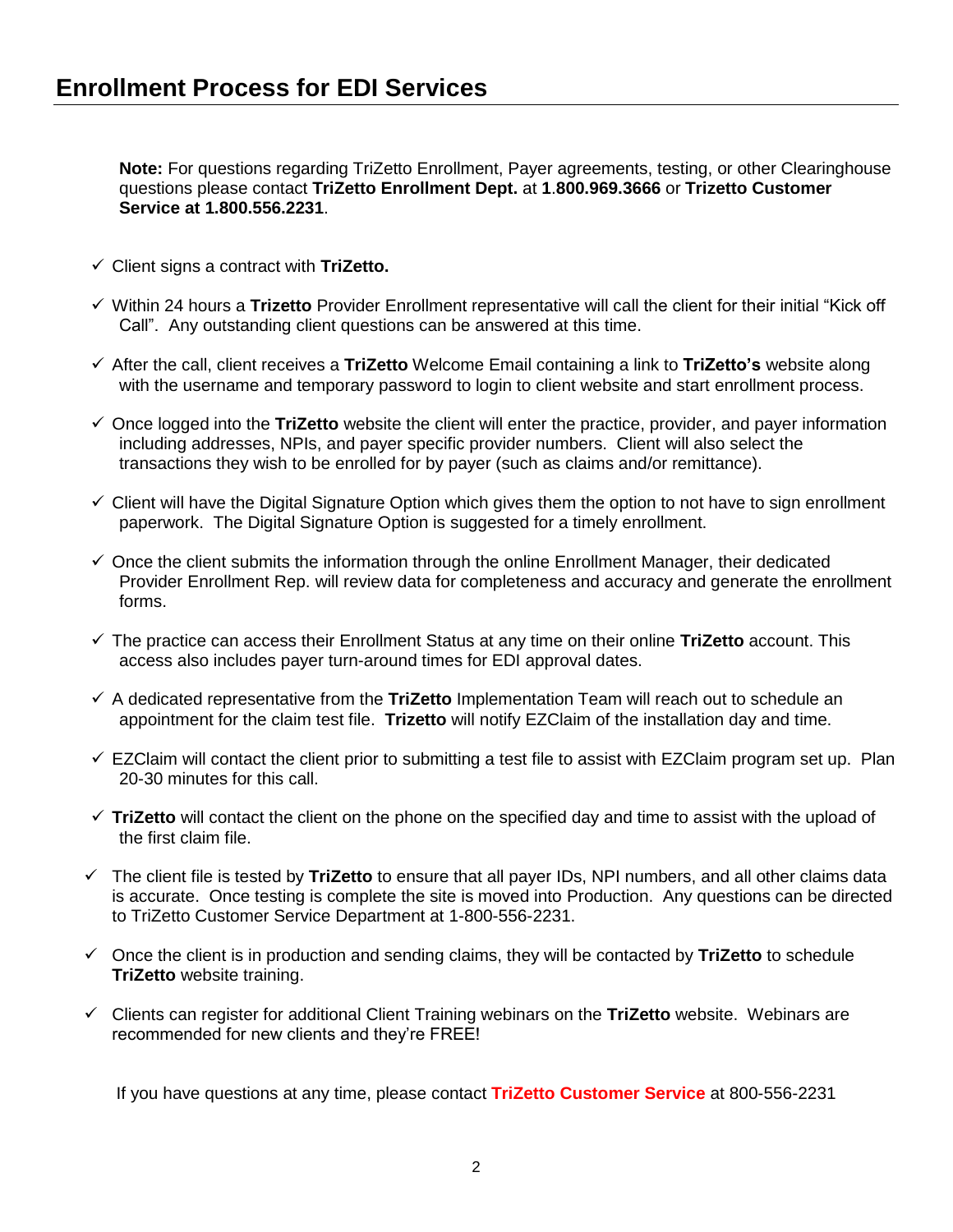#### **Client first signs a contract with TriZetto EDI**

- 1. Enroll with TriZetto Clearinghouse
	- $\Box$  TriZetto has contacted customer to begin Enrollment process.
	- $\Box$  TriZetto sends enrollment documentation to customer
	- $\Box$  TriZetto sends Payer ID list to customer
	- $\Box$  TriZetto sends TriZetto Site ID number and SFTP password to customer
- 2. EZClaim Program Set-up by following the step-by-step instructions on the following pages.
	- $\Box$  Customer enters Payer Library data
	- $\Box$  Customer enters Physician/Facility Library data
	- $\square$  Customer enters Patient and Claim information
	- $\Box$  EZClaim assists customer with setting up Site ID and SFTP password prior to TriZetto install appointment
- 3. Submit Test File to TriZetto
	- $\Box$  TriZetto and Customer arrange a time/date for test file to be sent to TriZetto
	- $\Box$  Following this EZClaim TriZetto User Guide, customer prepares a minimum of 15-20 claims from various Payers for TriZetto test file.
	- $\Box$  Customer sends test file to TriZetto on the date/time arranged
		- o Customer notifies TriZetto they are sending EZClaim SFTP which does not require a Path and Filename.
	- $\Box$  Customer receives email approval from TriZetto that the test file is accepted, customer moved to 'Production' status.
- 4. Retrieve Reports
	- $\square$  Customer downloads Reports in EZClaim program.
		- o Customer reports from TriZetto will download into EZClaim program and will also be viewable on TriZetto's website.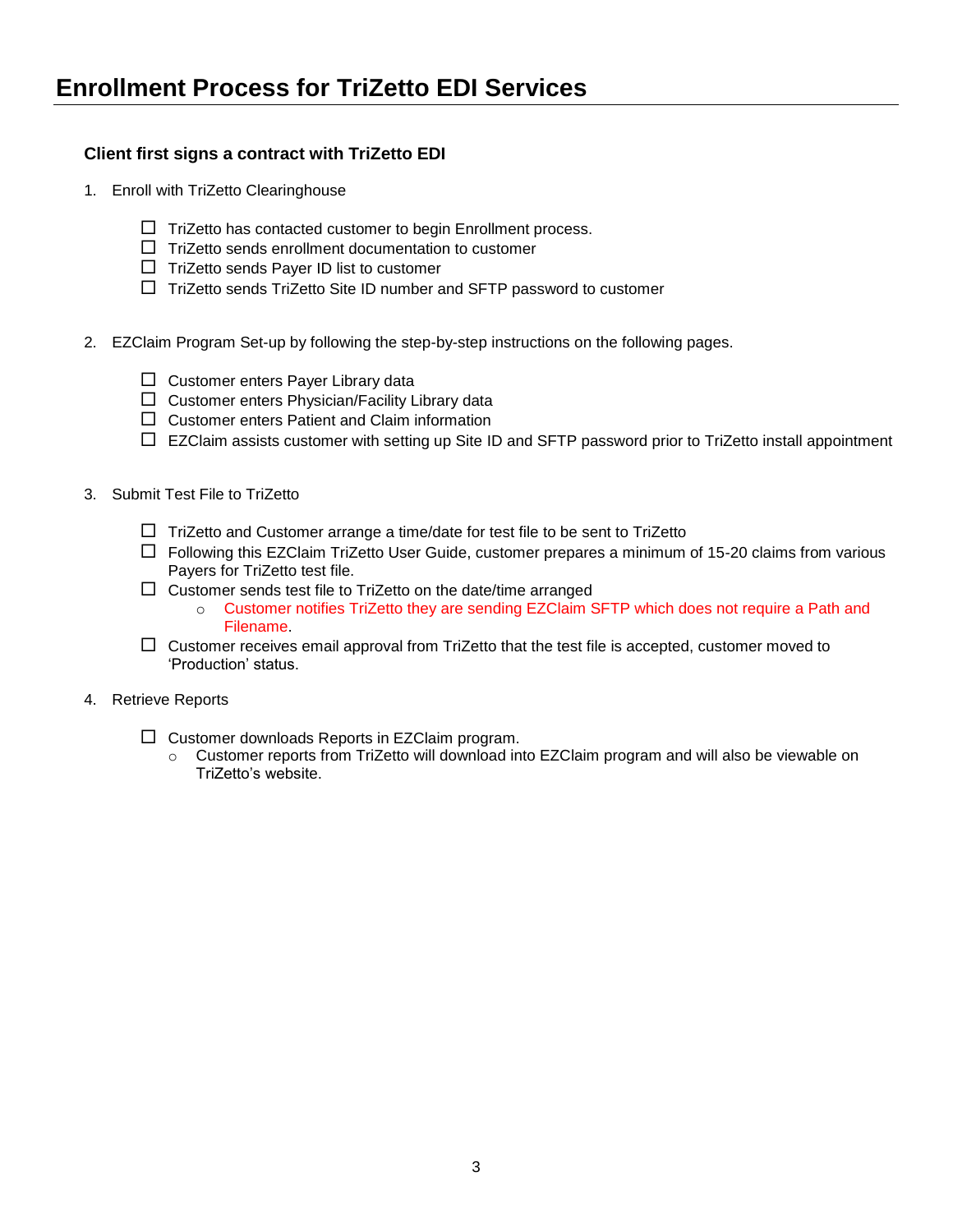## **Payer ID# Lists**

Click on the link below to access the TriZetto Payer Lists. [http://payers.TriZettoedi.com/](http://payers.gatewayedi.com/)

Click on 'Professional (HCFA)'

| $\text{Gateway} = \text{F}$                                                                                                                                   | Customer Login                                 |
|---------------------------------------------------------------------------------------------------------------------------------------------------------------|------------------------------------------------|
|                                                                                                                                                               | Home   HIPAA   Payer List   Careers   Contact  |
| For Providers For Partners<br>Home                                                                                                                            | Videos & Demo Products About Us<br><b>News</b> |
| Professional (HCFA)<br>Institutional (UB)                                                                                                                     | Search                                         |
|                                                                                                                                                               |                                                |
| Gateway EDI®   About Us   For Providers   For Partners   Videos & Demos   Products   Careers   Contact<br>Copyright @2013   Privacy   webadmin@gatewayedi.com | 800.969.3666                                   |
|                                                                                                                                                               |                                                |

Open 'Advanced Search' or search by clicking on a letter.

| Gateway $\equiv$ $\equiv$ $\parallel$                                                                                                                                                                                                    | <b>Customer Login</b>                         |
|------------------------------------------------------------------------------------------------------------------------------------------------------------------------------------------------------------------------------------------|-----------------------------------------------|
|                                                                                                                                                                                                                                          | Home   HIPAA   Payer List   Careers   Contact |
| For Providers For Partners<br>Home                                                                                                                                                                                                       | Videos & Demo Products About Us News          |
| Gateway EDI Payer List - Professional (HCFA)<br>Switch to Institutional Payer List<br>▶ Open Advanced Search<br>0-9   A   B   C   D   E   F   G   H   I   J   K   L   M   N   O   P   Q   R   S   T   U   V   W   X   Y   Z   All $\Box$ | Request a Demo                                |
| View 10<br>of $253 + H$<br>Results Per Page<br>144 4 Page 1<br>Go To Page                                                                                                                                                                |                                               |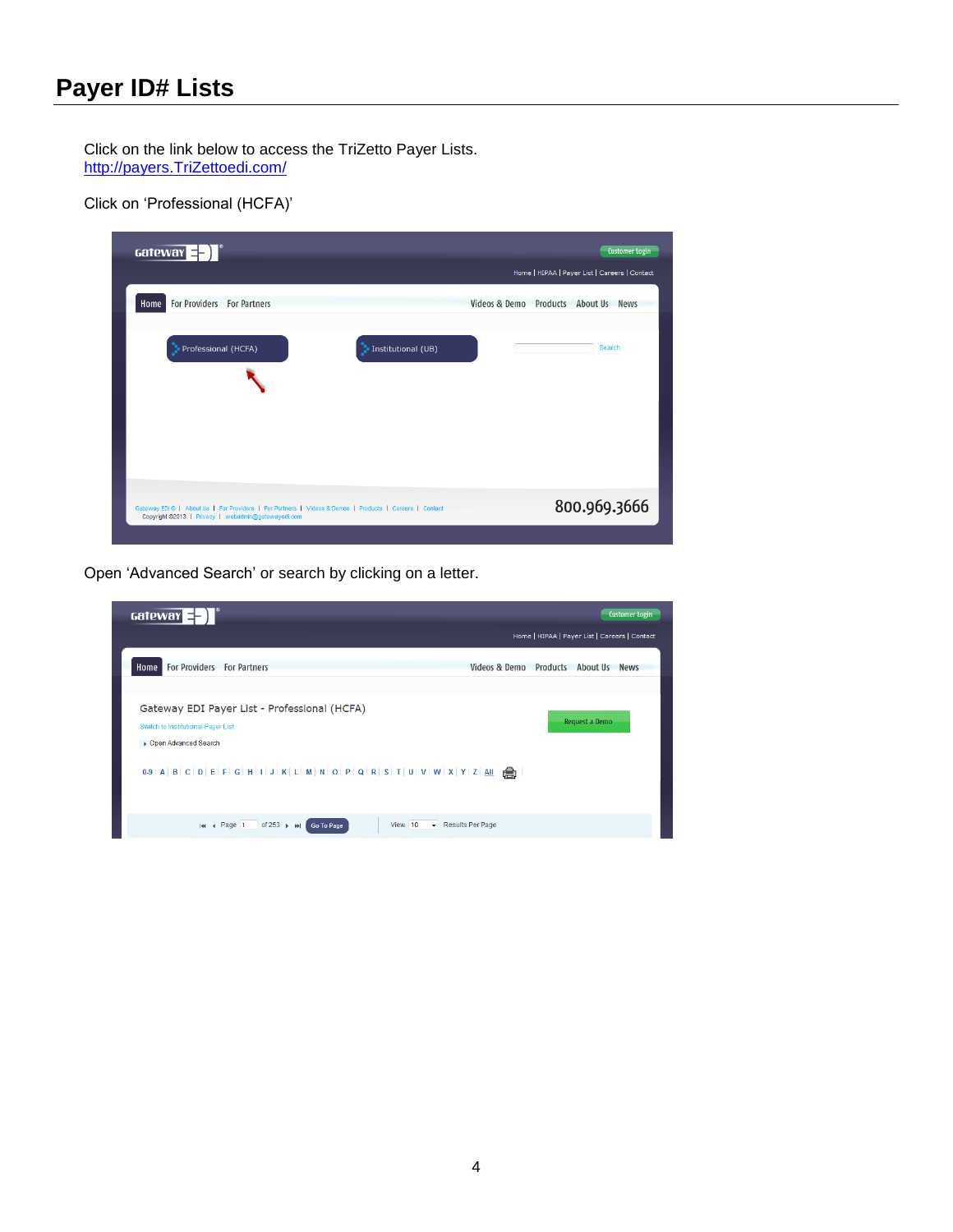### **TriZetto Errors**

#### **The following errors will cause your claims to reject at TriZetto!!**

- □ Zip Code The Facility and Billing zip codes must be nine digits without punctuation.
- □ **Assignment of Benefits** -. Confirm selection is correct. See 'Patient Information' tab. If unchecked, payment from the insurance will go directly to the patient.

| <b>Additional Claim Information</b>            |                             |              |
|------------------------------------------------|-----------------------------|--------------|
| Box 12: Print Current Date $\boxed{\smile}$ or | Patient Signature On File   | Signature So |
| Box 31: Print Claim Bill Date $\boxed{\vee}$   | Insured Signature On File V |              |

- □ Tax ID Do not use a hyphen or any spaces in the Tax ID. See 'Physician, Facility Library'.
- □ Payer ID # Trizetto payer IDs must be entered in the 'Payer Library'. <http://payers.gatewayedi.com/default.aspx>
- **DX Codes** All **DX codes** must be valid codes.
- □ **PO Box Number** You cannot use a PO Box for the Billing or Facility locations. (Box 32 & 33 of the claim form (Facility and Billing information.) See **Step 2-** 'Physician, Facility Library' for setting up a PO Box Number.
- □ **Hospital Admission Date Include an Admitted Date** on all inpatient hospital medical visits. Go to Claims screen>Claim Information grid>Date Information

| <b>Date Information</b> |  |
|-------------------------|--|
| <b>Admitted Date</b>    |  |
| Discharged Date         |  |
| Analdmak Disks          |  |

 **Taxonomy Codes** - Taxonomy Codes must be 10 digits <http://www.wpc-edi.com/reference/> See 'Physician, Facility Library' > Taxonomy Codes

| Taxonomy Code: |  |
|----------------|--|
|----------------|--|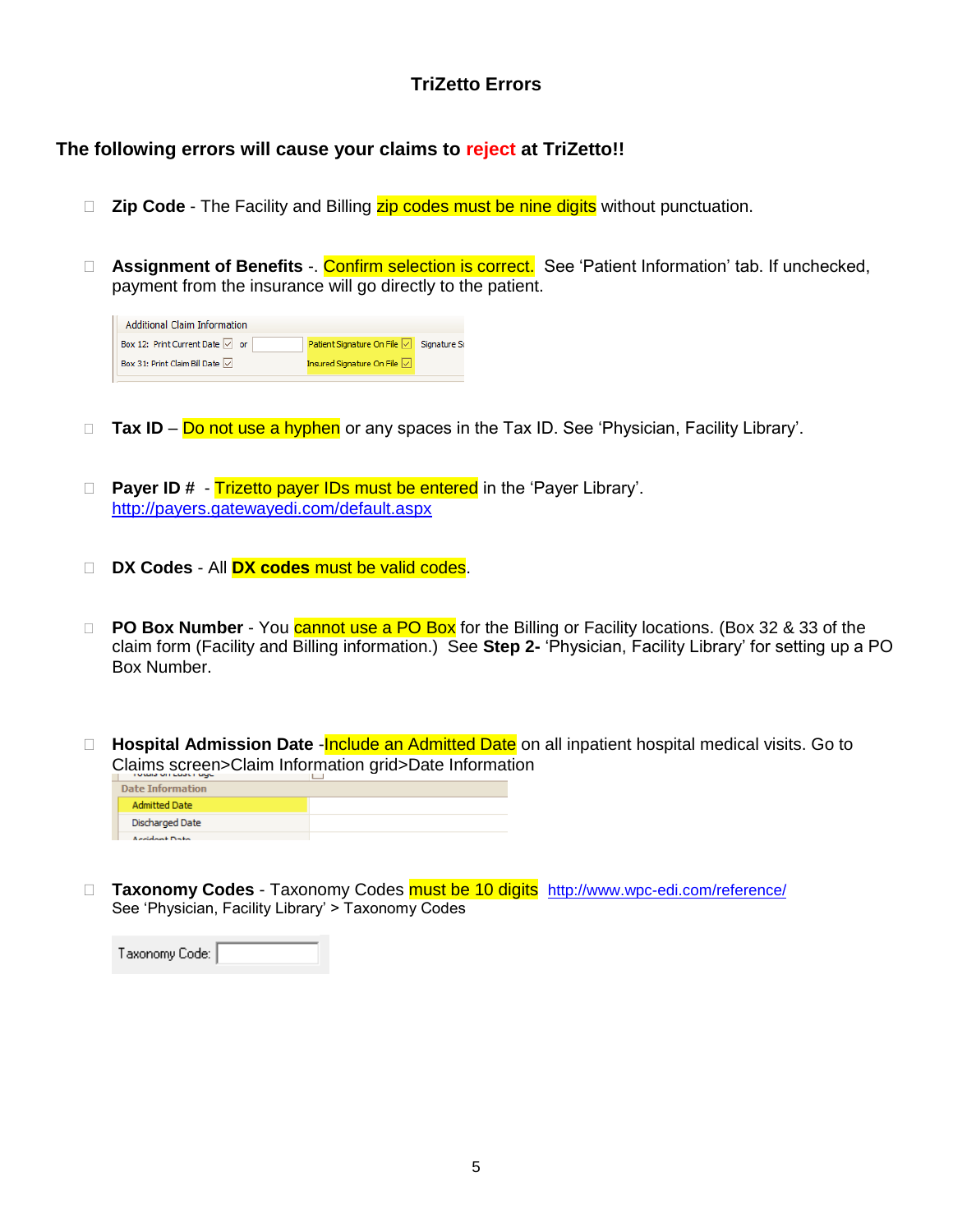### **Step 1 - Setting up the Payer Library**

*Menu Location: Home > Payer Icon*



**Required**: You must have a **TriZetto Payer ID#** for every insurance company you are sending claims. [http://payers.TriZettoedi.com/default.aspx](http://payers.gatewayedi.com/default.aspx)

| <b>Rey Home X</b>        | Payer Library [2]       |                 |      |                    |                   |                                      |                                                                          |                      |                                          |
|--------------------------|-------------------------|-----------------|------|--------------------|-------------------|--------------------------------------|--------------------------------------------------------------------------|----------------------|------------------------------------------|
| Name                     |                         | <b>Address</b>  |      |                    | <b>ST</b>         | Payer ID                             | Ins Type Code                                                            |                      | Save & New                               |
| Add new entry            |                         |                 |      |                    |                   |                                      |                                                                          |                      | Save & Close                             |
| <b>AETNA</b>             |                         |                 |      |                    |                   | 23456                                |                                                                          |                      |                                          |
| <b>BCBS</b>              |                         |                 |      |                    |                   | 56789                                |                                                                          |                      | Close                                    |
| <b>MACSIS</b>            |                         |                 |      |                    |                   | 99999                                |                                                                          |                      |                                          |
| <b>MEDICAID</b>          |                         |                 |      |                    |                   | 23232                                |                                                                          |                      |                                          |
| <b>MEDICARE</b>          |                         |                 |      |                    |                   | 12345                                | 12                                                                       |                      | <b>Usage Report</b>                      |
|                          |                         |                 |      |                    |                   |                                      |                                                                          |                      | <b>Delete</b><br><b>Entries That Are</b> |
|                          |                         |                 |      |                    |                   |                                      |                                                                          |                      | (.) Active<br>◯ Inactive                 |
| Payer Name:              | <b>BCBS</b>             |                 |      |                    |                   | Payer Notes:                         |                                                                          |                      |                                          |
| Payer ID:                | 56789                   |                 |      | Method: Electronic | $\checkmark$      |                                      |                                                                          | $\land$<br>$\sqrt{}$ | $\bigcap$ All                            |
| <b>Street Address 1:</b> |                         |                 |      |                    |                   | <b>Ignore Rendering Provider</b>     |                                                                          |                      |                                          |
| <b>Street Address 2:</b> |                         |                 |      |                    |                   | <b>Automatically Forwards Claims</b> |                                                                          |                      |                                          |
| City, State, Zip:        |                         |                 |      |                    |                   |                                      | Export billing provider taxonomy code even if using a rendering provider |                      |                                          |
|                          |                         |                 |      |                    |                   |                                      | Export/Print patient info in facility area when Place of Service is 12   |                      |                                          |
| Telephone:               |                         |                 | Fax: |                    |                   | <b>Export Subscriber SSN</b>         |                                                                          |                      |                                          |
| Email:                   |                         |                 |      | <b>EMAIL</b>       |                   |                                      | Include Adjustments with Payments in Box 29                              |                      |                                          |
| Website:                 |                         |                 |      | <b>BROWSE</b>      |                   | Print Box 30 on the 1500 (02-12)     |                                                                          |                      |                                          |
| Office Number:           |                         | Box 1:          |      |                    | $\overline{\vee}$ | Mark as Inactive                     | Suppress payer address when printing claims                              |                      |                                          |
| Ins. Type Code:          | $\overline{\mathbf{v}}$ |                 |      |                    |                   | Automatically create a task due 0    | days after                                                               |                      |                                          |
| Claim Filing Ind:        | $\checkmark$            | Classification: |      |                    | $\checkmark$      |                                      | the claim has been printed or exported (0 for no task).                  |                      |                                          |
| Initial ICD Ind:         |                         | $\checkmark$    |      |                    |                   |                                      | Eligibility Provider: Use value from Program Setup                       | $\checkmark$         |                                          |

#### **Add Payer Information to Library**

- 1. Enter Payer name.
- 2. Enter TriZetto Payer ID# in 'Payer ID' field.
- 3. Select 'Electronic' as Method.
- 4. All other fields are 'Optional'; do not enter data unless required by your payer.
- 5. Click 'Save'.

#### **Edit Payer Information**

To 'Edit' Payer information once it has been entered, highlight the Payer, edit the Payer information and click 'Save'.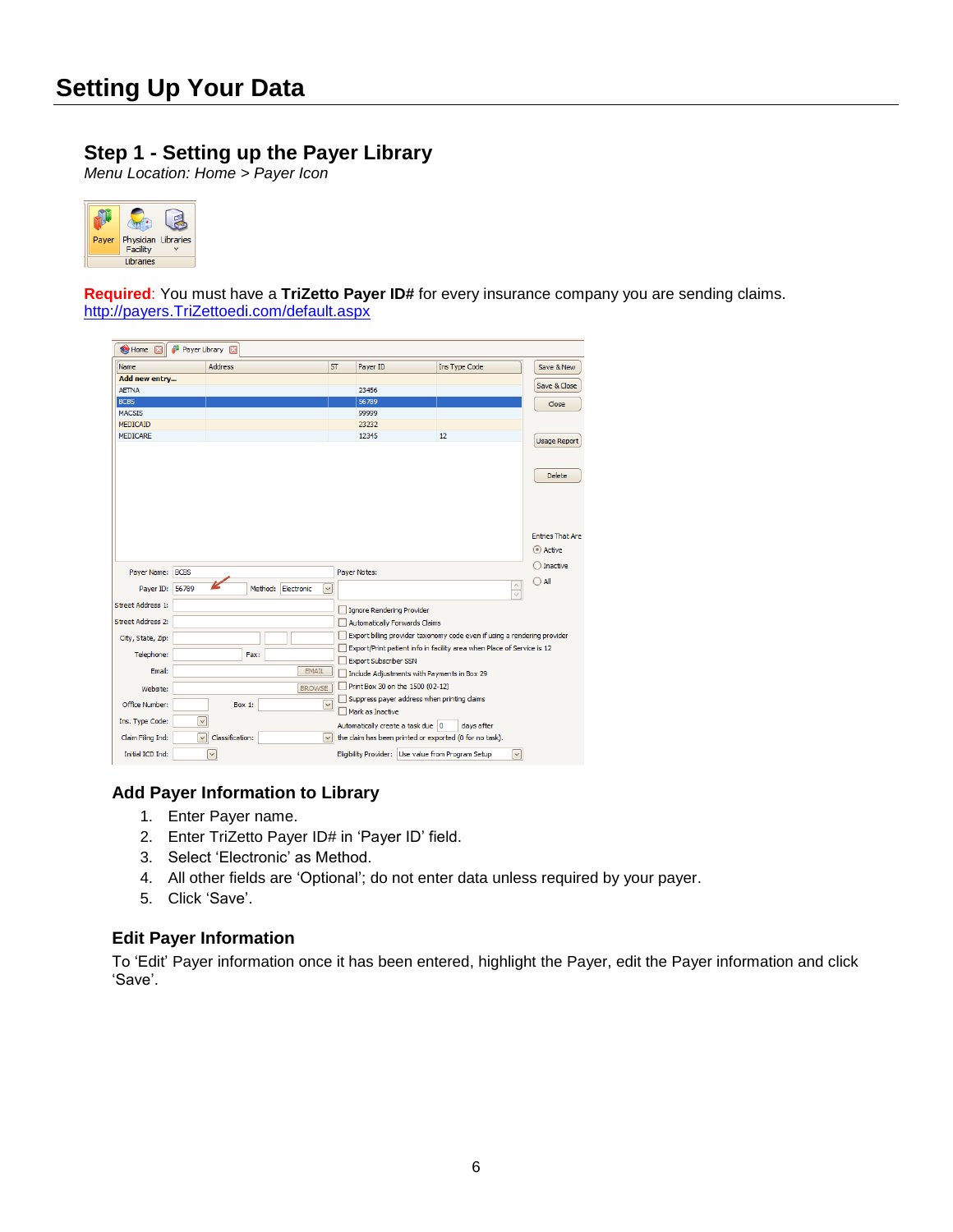### **Step 2 – Setting up the Physician, Facility Library**

*Menu Location: Home > Physician Facility Icon*



**Physician/Facility information must be entered before entering patient data.**

#### **Billing Provider Information**

1. Enter the Display Name of Provider, Agency or Business Name.

| Home <b>Ell</b>                       | Physician/Facility Library [2] |                             |                                                           |                                   |                              |            |                                               |              |
|---------------------------------------|--------------------------------|-----------------------------|-----------------------------------------------------------|-----------------------------------|------------------------------|------------|-----------------------------------------------|--------------|
| Physician / Facility Library Entries: |                                | Display Name (Required)     |                                                           |                                   |                              |            | Save & New                                    |              |
| Name                                  | Classification                 | <b>BILLING PROVIDER</b>     |                                                           |                                   |                              |            |                                               |              |
| Add new entry                         |                                | Classification: Billing     | $\overline{\vee}$                                         |                                   | $\sqrt{ }$ Signature on File |            | Save & Close                                  |              |
| ABC COMMUNITY HEALTH                  | Ordering                       |                             |                                                           |                                   |                              |            | Close                                         |              |
| <b>BILLING PROVIDER</b>               | Billing                        | Type:                       | ⊙ Person                                                  |                                   | O Non-Person                 |            |                                               |              |
| DME PROVIDER                          | Ordering                       |                             | Last Name or Organization Name if record is a Non-Person: |                                   |                              |            |                                               |              |
| <b>HOSPITAL</b>                       | Facility                       | <b>PROVIDER</b>             |                                                           |                                   |                              |            | <b>Delete</b>                                 |              |
| <b>MEDICAL GROUP</b>                  | Facility                       | First Name: BILLING         |                                                           |                                   | Middle:                      |            |                                               |              |
| REFERRING PROVIDER                    | Referring                      |                             |                                                           |                                   |                              |            | Do not enter a 'Pay to                        |              |
| <b>RENDERING DOCTOR</b>               | Rendering                      |                             | Address Line 1: 100 MAIN STREET                           |                                   |                              |            | Pay to<br>Address' unless using a             |              |
|                                       |                                | Address Line 2: SUITE 200   |                                                           |                                   |                              |            | <b>Address</b><br>Post Office Box for billing |              |
|                                       |                                | City, State, ZIP: ROCHESTER |                                                           |                                   | MI                           | 555554444  | address                                       |              |
|                                       |                                |                             |                                                           |                                   |                              |            |                                               |              |
|                                       |                                |                             | Telephone: (444) 666-5555                                 | Fax:                              |                              |            | <b>Billing Physician Pay to Address</b>       | $\mathbf{x}$ |
|                                       |                                | Email:                      |                                                           |                                   |                              | Email      |                                               |              |
|                                       |                                |                             | Mark as Inactive Taxonomy Code:                           |                                   |                              |            | Address Line 1: PO BOX 8765                   |              |
|                                       |                                |                             |                                                           |                                   |                              |            | Address Line 2:                               |              |
|                                       |                                |                             |                                                           |                                   |                              |            |                                               |              |
| Primary ID Numbers:                   |                                |                             |                                                           |                                   |                              |            | MI<br>55566<br>City, State, ZIP: ANYTOWN      |              |
| NPI: 0987654321                       | <b>Lookup NPI</b>              | Tax ID Type: 24 - Tax ID    |                                                           | $\triangledown$ Tax ID: 987654321 |                              |            | Cancel                                        | OK           |
|                                       |                                |                             |                                                           |                                   |                              |            |                                               |              |
| <b>Additional ID Numbers:</b>         |                                |                             |                                                           |                                   |                              |            |                                               |              |
| Payer                                 |                                | <b>ID Type</b>              |                                                           | <b>ID Number</b>                  |                              |            | <b>Entries That Are</b>                       |              |
|                                       | Click here to add a new row    |                             |                                                           |                                   |                              | (a) Active |                                               |              |
|                                       |                                |                             |                                                           |                                   |                              |            |                                               |              |
|                                       |                                |                             |                                                           |                                   |                              |            | $\bigcirc$ Inactive                           |              |
|                                       |                                |                             |                                                           |                                   |                              |            | $\bigcirc$ All                                |              |
|                                       |                                |                             |                                                           |                                   |                              |            |                                               |              |

- 2. Select 'Billing' as Classification. The classification determines in which list the name will appear in your program.
- 3. Check 'Signature on File'.
- 4. Select 'Type' as 'Person' or Non-Person' if Agency or Business name.
- 5. Enter Last Name and First Name or Organization name.
- 6. Enter Address information (must be physical address), Required: 9-digit zip code. Note: Do not enter 'Pay to Address' unless using a Post Office box number for billing address.
- 7. Enter Individual or Organizational NPI number.
- 8. Enter Billing Tax ID or SS number.
- 9. Using the dropdown arrow, select 'Tax ID Type' and enter number.

#### **Additional ID Numbers**

Only the following Legacy numbers are allowed by ANSI 5010. Do not enter unless required by your payer.

- OB-State License Number
- 1G-UPIN Number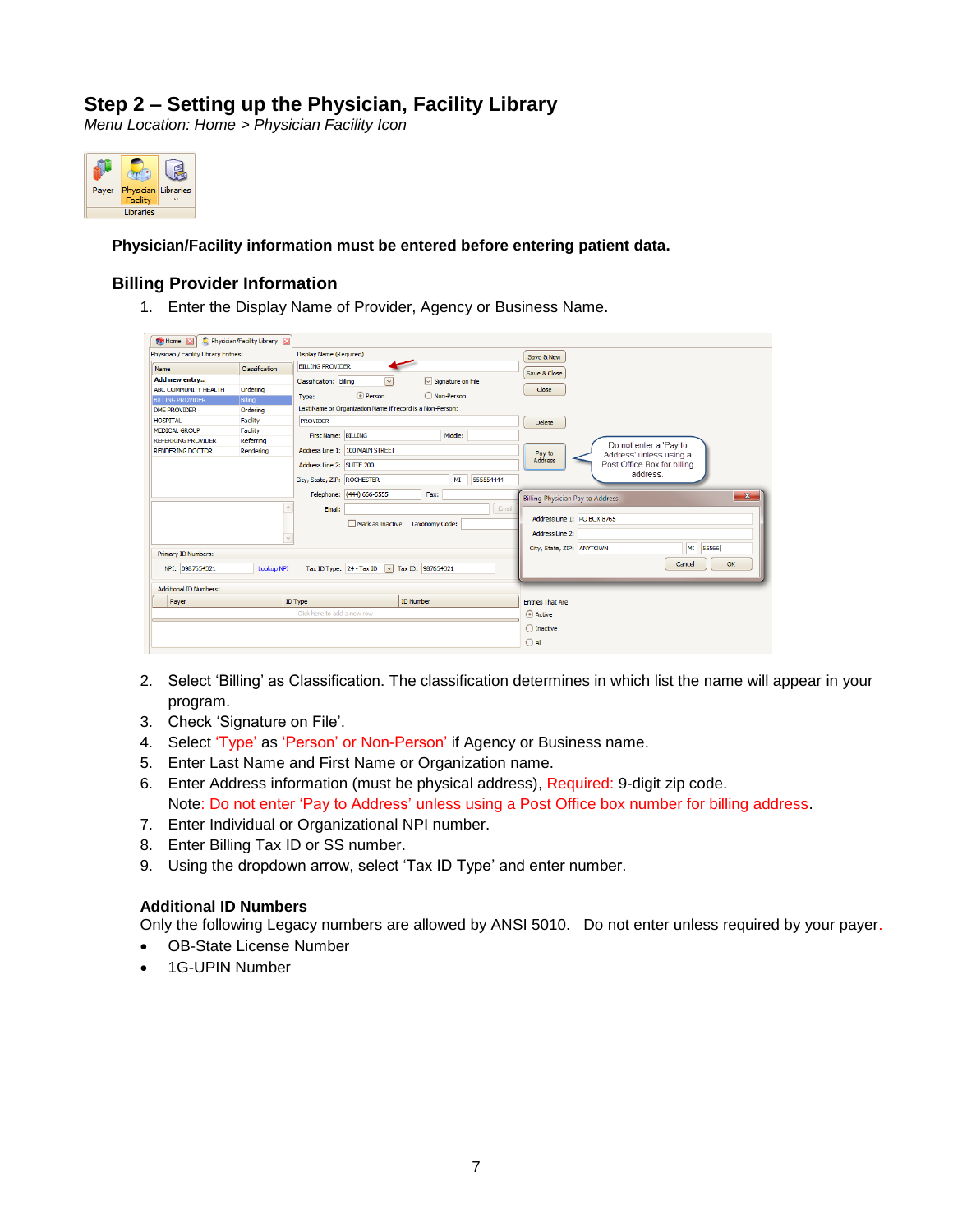#### **Rendering Provider Information**

1. Enter Display Name.

| Home <b>X</b>                         | Physician/Facility Library [23] |                             |                       |                                                           |       |                         |
|---------------------------------------|---------------------------------|-----------------------------|-----------------------|-----------------------------------------------------------|-------|-------------------------|
| Physician / Facility Library Entries: |                                 | Display Name (Required)     |                       |                                                           |       | Save & New              |
| Name                                  | Classification                  | RENDERING DOCTOR            |                       |                                                           |       |                         |
| Add new entry                         |                                 | Classification: Rendering   | ⊡                     | $\boxed{\smile}$ Signature on File                        |       | Save & Close            |
| ABC COMMUNITY HEALTH                  | Ordering                        |                             |                       |                                                           |       | Close                   |
| <b>BILLING PROVIDER</b>               | Billing                         | Type:                       | ⊙ Person              | Non-Person                                                |       |                         |
| <b>DME PROVIDER</b>                   | Ordering                        |                             |                       | Last Name or Organization Name if record is a Non-Person: |       |                         |
| <b>HOSPITAL</b>                       | Facility                        | <b>DOCTOR</b>               |                       |                                                           |       | <b>Delete</b>           |
| <b>MEDICAL GROUP</b>                  | Facility                        |                             | First Name: RENDERING | Middle: A                                                 |       |                         |
| <b>REFERRING PROVIDER</b>             | Referring                       |                             |                       |                                                           |       |                         |
| RENDERING DOCTOR                      | Rendering                       | Address Line 1:             |                       |                                                           |       |                         |
|                                       |                                 | Address Line 2:             |                       |                                                           |       |                         |
|                                       |                                 | City, State, ZIP:           |                       |                                                           |       |                         |
|                                       |                                 | Telephone:                  |                       | Fax:                                                      |       |                         |
|                                       | $\wedge$                        |                             |                       |                                                           |       |                         |
|                                       |                                 | Email:                      |                       |                                                           | Email |                         |
|                                       |                                 |                             | Mark as Inactive      | <b>Taxonomy Code:</b>                                     |       |                         |
|                                       | $\checkmark$                    | Rate Class:                 |                       |                                                           | ☞     |                         |
| Primary ID Numbers:                   |                                 |                             |                       |                                                           |       |                         |
| NPI: 5678901234                       | Lookup NPI                      | Tax ID Type:                | $\vee$                | Tax ID:                                                   |       |                         |
| <b>Additional ID Numbers:</b>         |                                 |                             |                       |                                                           |       |                         |
| Payer                                 |                                 | ID Type                     |                       | <b>ID Number</b>                                          |       | <b>Entries That Are</b> |
|                                       |                                 | Click here to add a new row |                       |                                                           |       | (a) Active              |
|                                       |                                 |                             |                       |                                                           |       |                         |
|                                       |                                 |                             |                       |                                                           |       | Inactive                |
|                                       |                                 |                             |                       |                                                           |       | All<br>г                |

- 2. Select 'Rendering' as Classification.
- 3. Select 'Type' as 'Person or Non-Person'.
- 4. Enter Last and First name or Organization Name.
- 5. Enter NPI number.

#### **Facility Information**

If place of service is 11, do not enter Facility information unless different from Billing information. For other POS codes, contact your insurance company for guidelines

- 1. Enter Facility Name.
- 2. Select 'Facility' Classification
- 3. Select 'Type' as 'Non-Person'.
- 4. Enter Name and Address information. Required: 9-digit Zip Code
- 5. Optional: Enter NPI number.
- 6. Click on 'Save'.

#### **Referring Provider Information**

- 1. Enter Name.
- 2. Select 'Referring' as Classification.
- 3. Select 'Type' as 'Person'.
- 4. Enter Last and First name.
- 5. Enter NPI number.
- 6. Click on 'Save'.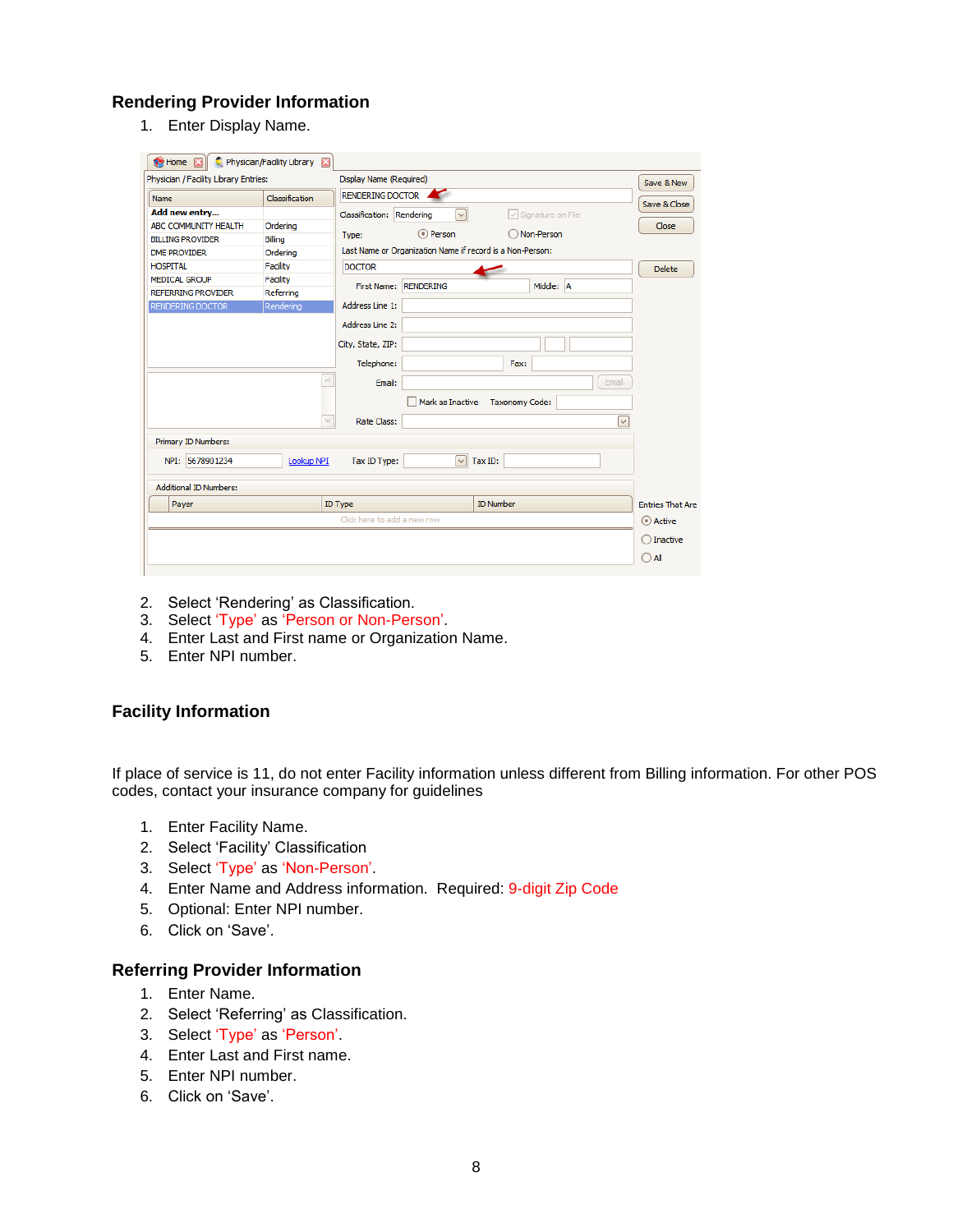#### **Ordering Provider Information**

- 1. Enter Name.
- 2. Select 'Ordering' as Classification.
- 3. Select 'Type' as 'Person'.
- 4. Enter Last and First name.
- 5. Required: Enter address
- 6. Enter NPI number.
- 7. Click on 'Save'.

### **Step 3 – Entering Patient, Provider and Insurance Info**

*Menu Location: Create Patient*



Open Patient information screen by clicking on the Patient icon on the menu bar or Create Patient icon on Home screen.

- Do not use initials or credentials. MR., MS., DR., MD, INC. etc.
- Do not use words such as 'SAME' or 'NONE' or 'N/A'.

| <b>Re</b> Home <b>XI</b>             | SAMPLE, PATIENT D (Age: 48)                                       |                                                                                 |                         |
|--------------------------------------|-------------------------------------------------------------------|---------------------------------------------------------------------------------|-------------------------|
| <b>Patient Information</b>           |                                                                   |                                                                                 | Save & Close            |
| Name (Last, First, MI):              | <b>PATIENT</b><br><b>SAMPLE</b>                                   | <b>Classification:</b><br>D<br><b>GENERAL GROUP</b><br>$\vert \vee \vert$       | Save                    |
| Address:                             | 121212 S MAIN AVE<br>Address 2:                                   | Claim Template: <no template=""><br/><math>\vee</math> <math>\cdots</math></no> | Close                   |
| City ST Zip:                         | ANYWHERE<br>NY<br>33333                                           | Copay Amt: \$20.00<br>or Percent 0<br>$\frac{d}{dx}$                            |                         |
| DOB:                                 | $03/21/1966$ $\vee$<br>Sex: Fem<br>Marital:<br>$\vee$             | $\checkmark$<br>Diagnosis A1: 23456<br>B2: 98765                                | <b>Delete</b>           |
| Employment:                          | 1005<br>Employed<br>$\vee$<br>Account #:                          | C3: 87654<br>E5 to H8<br>D4:                                                    |                         |
| <b>Patient Contact Information</b>   |                                                                   | Primary Ins                                                                     | Add Ins                 |
| Primary Phone #: (555) 555-6666      |                                                                   | Copy information from the patient<br><b>Delete</b>                              | Lookup                  |
| Home Phone #:                        |                                                                   | Name (Last, First, MI): SAMPLE<br><b>PATIENT</b><br>D                           | <b>Update Claims</b>    |
| Cell Phone #:                        |                                                                   | Date of Birth: 03/21/1966 v<br>Sex: F<br>$\vert \vee \vert$                     |                         |
| Work Phone #:                        |                                                                   | 121212 S MAIN AVE<br>Address:                                                   |                         |
| $Fax \#$ :                           |                                                                   | <b>NY</b><br>33333<br>City, State, Zip:<br><b>ANYWHERE</b>                      | $\boxed{\smile}$ Active |
| Primary Email:                       | Email                                                             | Phone #: (555) 555-6666                                                         |                         |
| Secondary Email:                     | Email                                                             | Employer:                                                                       | Locked                  |
| Appt Reminder Pref: No Reminders     | $\checkmark$                                                      | $\vee$ $\cdots$<br><b>BLUE CROSS</b><br>Payer:                                  |                         |
| <b>Emergency Contact:</b>            |                                                                   | NO INFO<br><b>CHECK</b> VIEW<br>Eligibility:                                    |                         |
| Emergency Phone #:                   | Relation:                                                         | Insured's ID #: 987654320                                                       |                         |
| Physician / Facility Library Entries |                                                                   | Group #:                                                                        |                         |
| Billing Provider: HEALTH CLINIC      | $\sqrt{ \cdots x }$                                               | Plan or Program Name:                                                           |                         |
|                                      | $\sqrt{ \cdots }\times$<br>Rendering Provider: RENDERING PROVIDER | Patient Rel to Insured:<br><b>Self</b><br>$\checkmark$                          |                         |
| Service Facility: None               | $\sqrt{ \cdots }\times$                                           | $\vee$<br><b>Yes</b><br>Accept Assignment:                                      |                         |
| Referring Provider: None             | $\sqrt{ \cdots }\times$                                           | Claim Filing Indicator: Blue Cross/Blue Shield<br>$\checkmark$                  |                         |
| Ordering Provider: None              | $\sqrt{    x  }$                                                  |                                                                                 |                         |
| Supervising Provider: None           | $\sqrt{ \cdots } \times$                                          | Responsibility Sequence: 1<br>$--5$<br>$\leftarrow$                             |                         |
| <b>Additional Claim Information</b>  |                                                                   | $\overline{\mathbf v}$                                                          |                         |

- 1. Enter Patient Information.
- 2. Enter Diagnosis codes on this screen only if codes remain the same for all dates of service. For electronic claims, up to twelve Diagnosis codes may be entered. Claim specific codes can be entered on the Charges screen.
- 3. Enter Billing Provider (Use dropdown arrow or Click  $\Box$  to open library).
- 4. Enter Rendering Provider information only if different than Billing provider (Use dropdown arrow or Click  $\boxed{...}$  to open library) if needed.
- 5. Enter Service Facility information only if different than Billing provider (Use dropdown arrow or Click **that** to open library) if needed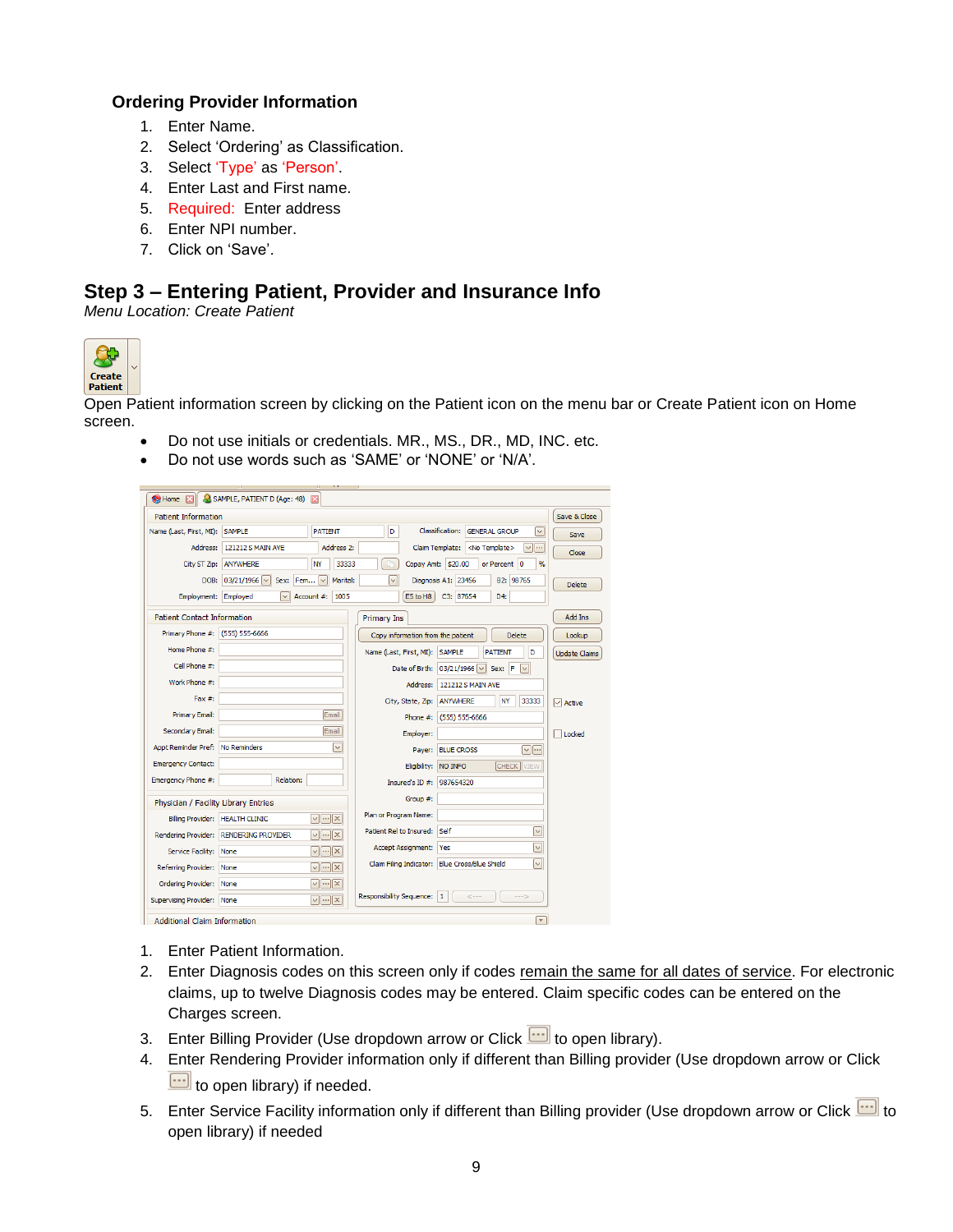#### **Additional Claim Information**

Note: Click on dropdown arrow to open Additional Claim Information grids.

Additional Claim Information  $\blacktriangleright$ 

- 1. Check 'Print Current Date' or enter a date.
- 2. Signature Source, usually blank or option 'P '.
- 3. **Enter 'Situational' information only if required by your insurance company.**

| Additional Claim Information                 |                                                   |                                                                                |
|----------------------------------------------|---------------------------------------------------|--------------------------------------------------------------------------------|
| Box 12: Print Current Date   or              | Patient Signature On File   Signature Source:   V | Initial Claim Values                                                           |
| Box 31: Print Claim Bill Date $\boxed{\vee}$ | Insured Signature On File                         | P Signature generated by provider because the patient was not physically prese |
| Other Patient Information                    |                                                   |                                                                                |

### **Step 4 – Entering Payer Information**

**Note:** Click on 'Add Ins' to add insurance. Click on 'Copy Information from the patient' or 'Lookup' button to enter Insured's information.

| Primary Ins                       |                                               | <b>Add Ins</b>       |
|-----------------------------------|-----------------------------------------------|----------------------|
| Copy information from the patient | <b>Delete</b>                                 | Lookup               |
| Name (Last, First, MI):           | <b>SAMPLE</b><br><b>PATIENT</b><br>D          | <b>Update Claims</b> |
| Date of Birth:                    | $03/21/1966$ $\vee$<br>Sex:<br>IF             |                      |
| Address:                          | <b>121212 S MAIN AVE</b>                      |                      |
| City, State, Zip:                 | <b>ANYWHERE</b><br>NY<br>33333                | $\sqrt{}$ Active     |
| Phone #:                          | $(555) 555 - 6666$                            |                      |
| Employer:                         |                                               | Locked               |
| Payer:                            | <b>BLUE CROSS</b><br>$\vee$ $\cdots$          |                      |
| Eligibility:                      | <b>CHECK</b><br><b>NO INFO</b><br><b>VIEW</b> |                      |
| Insured's ID $#$ :                | 987654320                                     |                      |
| Group #:                          |                                               |                      |
| Plan or Program Name:             | <b>BLUE CROSS</b>                             |                      |
| Patient Rel to Insured:           | Self<br>$\checkmark$                          |                      |
| Accept Assignment:                | Yes<br>$\checkmark$                           |                      |
| Claim Filing Indicator:           | <b>Blue Cross/Blue Shield</b>                 |                      |
|                                   |                                               |                      |
| <b>Responsibility Sequence:</b>   | ←−−<br>1                                      |                      |

#### **Primary payer**

- 1. If the patient is the same as the insured you can use the 'Copy Information from the Patient' button or enter new information.
- 2. Using the dropdown arrow select the Payer.
- 3. Enter the Insured's ID.
- 4. Enter' Patient Rel to Insured'.
- 5. Enter 'Accept Assignment'.
- 6. Enter 'Claim Filing Indicator'.

#### **Situational**

All other fields are 'Situational'. Enter only as needed.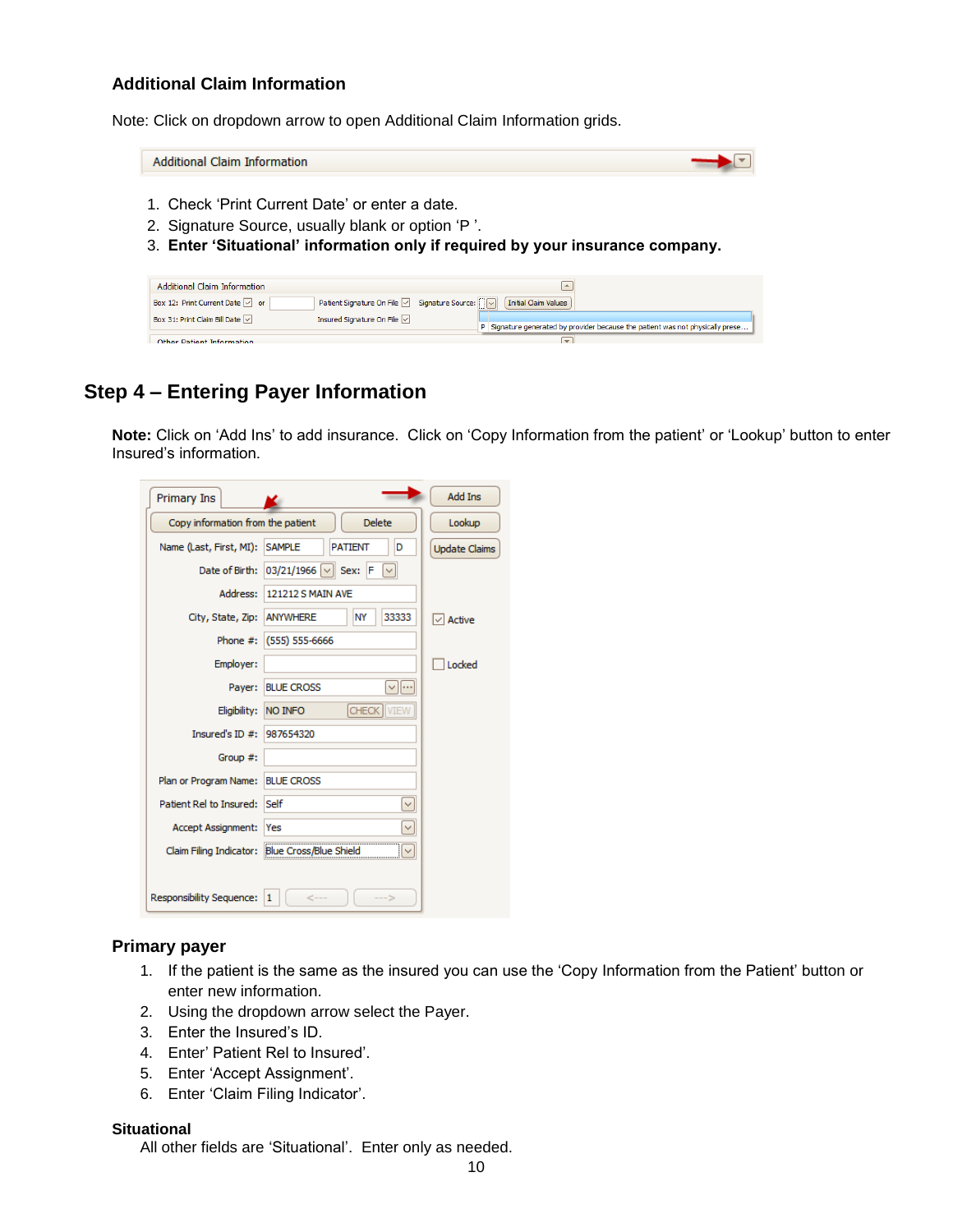#### **Additional Payers**

- 1. Click on 'Add Ins' to add additional Payers.
- 2. Follow guideline above.

**Note:** To delete a Payer, click on the 'Delete' button.

### **Step 5 – Entering Claim Information**

*Location: Create Claim*

| Create<br><b>Claim</b> |                                                                 |               |               |                      |                           |                                  |
|------------------------|-----------------------------------------------------------------|---------------|---------------|----------------------|---------------------------|----------------------------------|
|                        | Find Patient - Which patient do you want to create a claim for? |               |               |                      |                           | $\mathbf{x}$<br>$\Box$<br>$\Box$ |
|                        | Drag a column header here to group by that column               |               |               |                      |                           |                                  |
|                        | Name<br>$\overline{\phantom{a}}$                                | D.O.B.        | Account #     | <b>Primary Payer</b> | Primary Insured's ID<br># | Primary Insured's Name           |
|                        | <b>Filter</b>                                                   | <b>Filter</b> | <b>Filter</b> | <b>Filter</b>        | <b>Filter</b>             | <b>Filter</b>                    |
| Select                 | SMITH, PATIENT S                                                | 02/21/1967    | 12345         | <b>BLUE CROSS</b>    | 23456765A                 | SMITH, PATIENT S                 |
| Select                 | SECONDARY, SUSAN S 02/21/1967                                   |               | 12345         | <b>MEDICARE</b>      | 9876546                   | SECONDARY, SUSAN S               |
| Select                 | SAMPLE, PATIENT D                                               | 03/21/1966    | 12348         | <b>MEDICARE</b>      |                           | SAMPLE, PATIENT D                |

- 1. Select claim by clicking on the Patient you want to add a claim for
- 2. Optional: Select 'Previous Claim' or 'Previous Service' or template previously created.
- 3. Enter Diagnosis codes if they had not been previously entered on the Patient Info screen
- 4. Expand Claim Information Grids by clicking on dropdown arrow to confirm additional information. Ex: Claim Information, Physician Libraries, etc.

**NOTE: DME** Companies do not use Rendering Providers. Leave the rendering provider fields blank.

Also **DME** suppliers will need to select an 'Ordering Provider'.

- **5.** ICD Indicator, using the dropdown box select 0 for ICD-10 codes.
- 6. Enter service line dates by clicking on a date on the calendar or typing in the information.
- 7. Continue filling in all required data in Service Line.

| Home<br>DOE, JOHN M - 11/02/2015<br>ES                                                                                                                                                       |                              | $\mathbf{\times}$ |
|----------------------------------------------------------------------------------------------------------------------------------------------------------------------------------------------|------------------------------|-------------------|
| $\sim$ $\sim$<br><b>Claim Information</b><br>Bill To: Primary (1/1) - MACSIS - DOE, JOHN M<br>$\overline{\phantom{a}}$                                                                       | $\mathcal{L}$                | Save &            |
| Original Bill Date<br>11/03/2015<br>⊡<br>Date of Curr:<br>$\sim$ $\sim$<br>Prior Auth #:<br>0                                                                                                | $\overline{\vee}$            | Close             |
| Submitted<br><b>Status</b>                                                                                                                                                                   | $\overline{\mathsf{v}}$<br>Ξ | <b>Save</b>       |
| D4:<br><b>B2:</b><br>Diagnosis A1: F30<br>C3:<br>Method<br>Electronic                                                                                                                        | $\overline{\mathsf{v}}$      |                   |
| G7:<br>H8:<br>ES:<br>F6:<br><b>ICD Indicator</b><br>$ICD-10$                                                                                                                                 | $\overline{\vee}$            | Close             |
| Invoice $#$<br>J10:<br>K11:<br>L12:<br><b>I9:</b>                                                                                                                                            |                              |                   |
| Claim ID<br>$\mathbf{1}$<br>$2015$ ><br>$& 2015$ ><br>< December<br>< November<br>$\overline{\phantom{a}}$<br>$\rightarrow$                                                                  |                              | Delete            |
| П<br>Locked<br>F<br>$\mathsf{s}$<br>S M<br>s<br>s<br>M<br>W<br>т<br>W<br>т<br>F<br>т<br>т                                                                                                    |                              |                   |
| <b>Physician Library Entries</b><br>$\overline{7}$<br>$\overline{5}$<br>$\overline{3}$<br>3<br>5<br>6<br>$\overline{2}$<br>$\ddot{+}$<br>$\mathbf{1}$<br>$\mathbf{1}$<br>$\overline{2}$<br>4 |                              | Hide              |
| $\sqrt{ \cdot }$<br><b>Rendering Provider</b><br>None<br>$\ddot{\mathbf{8}}$<br>9<br>12<br>9<br>10<br>11<br>13 14<br>6<br>$\overline{7}$<br>8<br>10<br>$11$ 12                               |                              | <b>Notes</b>      |
| 15<br>$\sqrt{ \cdot }$ $\times$<br>$18$   $19$  <br>20 21<br>13<br><b>15</b><br>16<br>Referring Provider<br>16<br>14<br>17<br>None<br>17<br>18<br>19                                         |                              |                   |
| 22)<br>23 24 25 26<br>22<br>23 24 25 26 27 28<br>20<br>21)<br>$\sqrt{ \cdot }$<br>Service Facility<br>None                                                                                   |                              | Scrub             |
| $29$ 30<br>28 29 30 31<br>27<br><b>Biling Provider</b><br>$\triangledown$ $\cdots$ $\times$<br><b>ABC BILLING</b>                                                                            |                              |                   |
| <b>Printing Options</b><br>$\sqrt{2}$                                                                                                                                                        |                              | <b>Status</b>     |
| $\sim$ $\sim$<br>Claim Template: <no template=""><br/><b>Totals on Last Page</b><br/>г</no>                                                                                                  | $\checkmark$                 |                   |
|                                                                                                                                                                                              |                              |                   |
| Place Procedure M1 Diag. #<br><b>Srvc</b> Date<br>Charges Units<br>Adis<br>Paid<br>Applied Amt.<br>Balance Resp. Party<br>Pat. Amt. Due                                                      |                              |                   |
| 11<br>ADD                                                                                                                                                                                    |                              |                   |
| Enter the service line data above and click the 'ADD' button or click a date on the calendars                                                                                                |                              |                   |
| \$50.00 MACSIS (1)<br><b>EX 11/02/2015</b><br>\$0.00<br>12345<br>\$50.00<br>\$0.00<br>\$0.00<br>\$0.00<br>$\vert$ 11                                                                         |                              |                   |
|                                                                                                                                                                                              |                              |                   |
|                                                                                                                                                                                              |                              |                   |
|                                                                                                                                                                                              |                              |                   |
|                                                                                                                                                                                              |                              |                   |
|                                                                                                                                                                                              |                              |                   |
|                                                                                                                                                                                              |                              |                   |

**Situational** – Enter EMG only if requested by your insurance company.

**Required** - Enter the diagnosis POINTER on the service line in the Diag # field. Do not use the actual diagnosis code in this box, only pointers. Enter up to four pointers if necessary. Ex: ABCD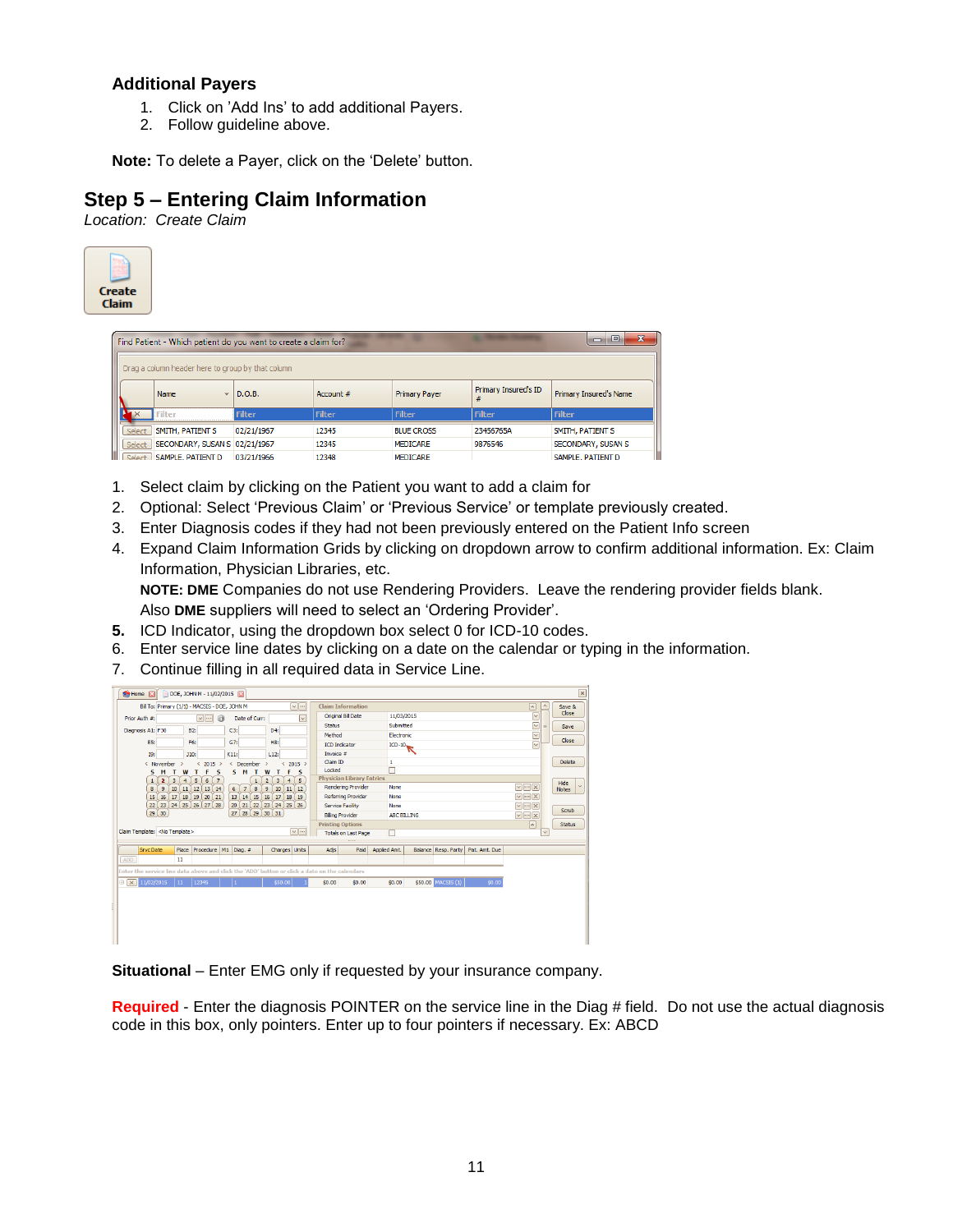### **Step 6 – EDI Connection set-up**

*Menu Location: Electronic Billing > EDI Connection Library Icon*

| 49<br>B<br>EDI Reports EDI Connection<br>Library<br><b>Electronic Billing</b> |       |                                  |                         |                 |
|-------------------------------------------------------------------------------|-------|----------------------------------|-------------------------|-----------------|
| ₩ Connection Library <b>⊠</b>                                                 |       |                                  |                         | $\vert x \vert$ |
| <b>Entry Name</b>                                                             | Name: | <b>TRIZETTO</b>                  |                         | Save & New      |
| Add new entry                                                                 | Type: | TriZetto Secure File Transfer    | $\overline{\mathsf{v}}$ | Save & Close    |
| Clearinghouse                                                                 |       |                                  |                         |                 |
| Test                                                                          |       | User Login                       | msample                 | Close           |
| <b>TRIZETTO</b>                                                               |       | User Password                    | *****                   |                 |
| Capario                                                                       |       | Download File Pattern (Optional) |                         |                 |

- 1. Enter 'TriZetto' as the name of your EDI Connection.
- 2. Using the dropdown list choose 'TriZetto Secure File Transfer' as the connection 'Type'.
- 3. Enter User Login (Trizetto Site ID) and User Password (SFTP password).
- 4. Click on 'Test Connection' to verify connection was set up successfully.

#### **Step 7 – Submitter / Receiver Library**

*Menu Location: Home > Libraries Icon > Submitter / Receiver*



- Submitter ID = Trizetto assigned site number, 4 digits.
- Receiver ID (NM109) and Receiver Code (GS03)= 431420764
- Receiver ID (ISA07 and ISA 08) = 431420764000000

| Library Entry Name (Required):                            |                                                                   | Save & New    |
|-----------------------------------------------------------|-------------------------------------------------------------------|---------------|
| <b>TRIZETTO</b>                                           |                                                                   | Save & Close  |
| <b>Export Format:</b><br>ANSI 837 w/~                     | V<br>$5010$ $\sim$<br>Version:                                    |               |
| <b>Registered Provider:</b> Patient Billing Provider      | Claim Type:<br>Chargeable<br>$\checkmark$<br>$\sim$ $\sim$ $\sim$ | Close         |
| Submitter Information - Loop 1000A - NM1 and PER Segments |                                                                   |               |
| <b>Business Name or Last Name:</b>                        | Submitter ID:<br>First Name:                                      | <b>Delete</b> |
| Type:                                                     |                                                                   |               |
| SAMPLE COMPANY<br>2<br>$\checkmark$                       | 4 DIGIT SITE ID                                                   |               |
| Contact Name:<br>Type:                                    | Phone Number, Email Address, or Other:                            |               |
| <b>CONTACT PERSON</b><br>TE<br>$\checkmark$               | 555-555-5555                                                      |               |
|                                                           |                                                                   |               |
| Receiver Information - Loop 1000B                         |                                                                   |               |
| Receiver Name NM103:                                      | Receiver ID NM109:                                                |               |
| <b>TRIZETTO</b>                                           | 431420764                                                         |               |
|                                                           |                                                                   |               |
| Header Information - ISA and GS Segments                  |                                                                   |               |
| Authorization Information ISA01 and ISA02:                | Password Information ISA03 and ISA04:                             |               |
| 00<br>$\checkmark$                                        | $\checkmark$<br>00                                                |               |
| Sender ID ISA05 and ISA06:                                | Interchange Receiver ID ISA07 and ISA08:                          |               |
| zz<br>$\checkmark$                                        | 431420764000000<br>ΖZ<br>$\checkmark$                             |               |
| Acknowledge Requested ISA14: \/                           | Test/Prod Indicator ISA15: P<br>$\checkmark$                      |               |
| Sender Code GS02:<br>Receiver Code GS03:                  | IMPORTANT: Fields may remain blank if not                         |               |
| 431420764                                                 | required. Please contact the payer for required<br>fields.        |               |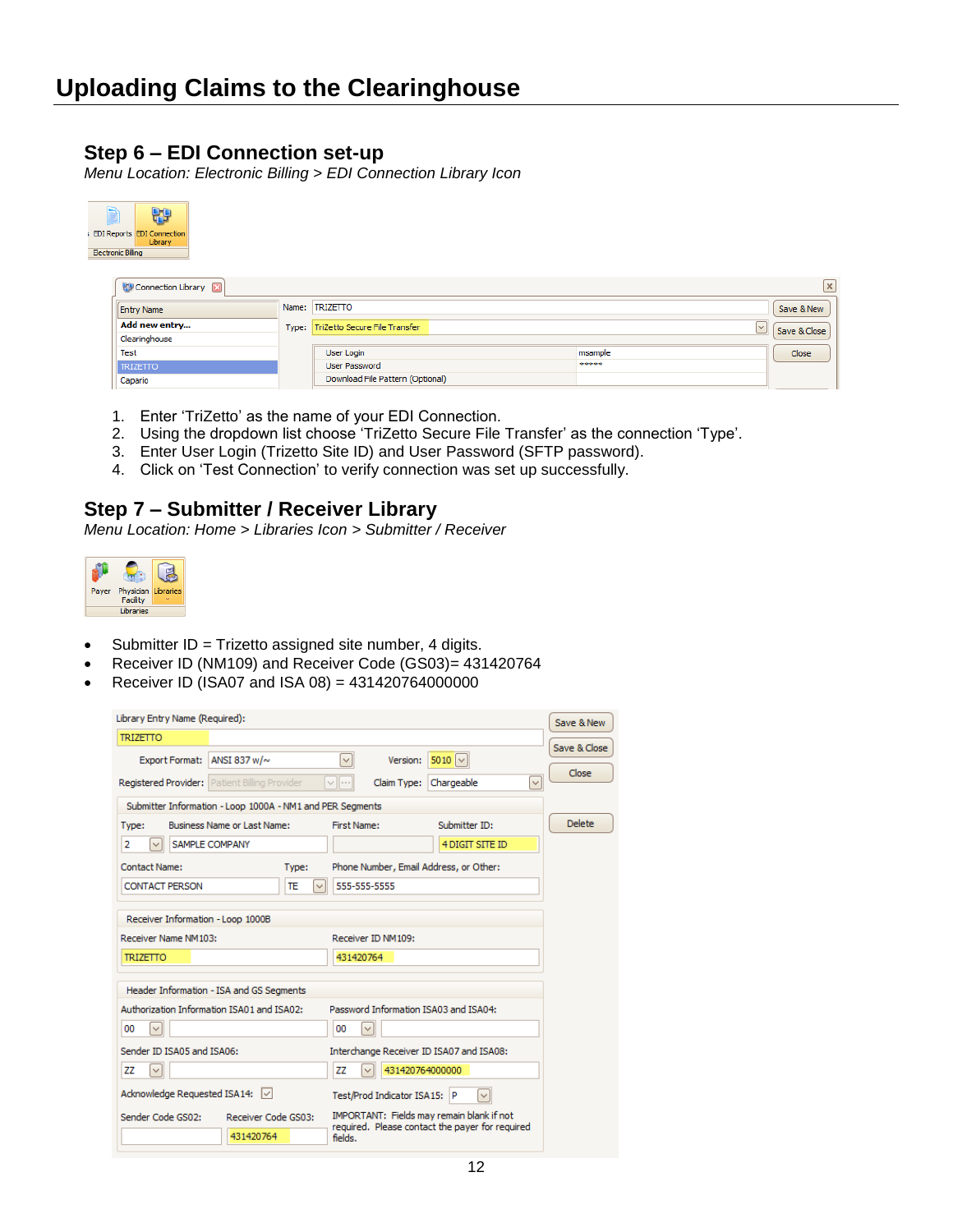### **Step 8 - Submitting Claims**

*Location: Send Claims*



|                         | <b>S</b> Home <b>M</b> |                 | Send Claims 2        |                                                   |                                                   |                               |                    |                      |                   |                   |                         | $\pmb{\times}$ |
|-------------------------|------------------------|-----------------|----------------------|---------------------------------------------------|---------------------------------------------------|-------------------------------|--------------------|----------------------|-------------------|-------------------|-------------------------|----------------|
|                         | Connection:            | <b>TRIZETTO</b> |                      |                                                   | √ ··· Submitter/Receiver: TRIZETTO - ANSI 837 w/~ |                               |                    |                      |                   | $\sqrt{ \cdots }$ | <b>Check for Errors</b> | $\vee$         |
|                         |                        |                 |                      | Drag a column header here to group by that column |                                                   |                               |                    |                      |                   |                   | Create and Send Batch   |                |
|                         | Name                   |                 | $-$ 1st DOS          | Tot. Chq.                                         | Tot. Bal.                                         | Billing                       | <b>Billing NPI</b> | Bill To Segu   Payer |                   |                   | <b>Close</b>            |                |
| $\overline{\mathsf{x}}$ | <b>Filter</b>          |                 | <b>Filter</b>        | <b>Filter</b>                                     |                                                   | <b>Filter Filter</b>          | <b>Filter</b>      | <b>Filter</b>        | <b>Filter</b>     |                   |                         |                |
| г                       |                        |                 | BROOKS, P 03/05/2013 | \$100.00                                          |                                                   | \$100.00 HEALTH CL 0987654321 |                    | Primary              | MEDICARE          |                   | Check All               |                |
| Г                       |                        |                 | CARSON, P 04/01/2013 | \$50.00                                           |                                                   | \$10.00 HEALTH CL 0987654321  |                    | Primary              | <b>BLUE CROSS</b> |                   |                         |                |
|                         |                        |                 |                      |                                                   |                                                   |                               |                    |                      |                   |                   | Uncheck All             |                |
|                         |                        |                 |                      |                                                   |                                                   |                               |                    |                      |                   |                   | <b>Check Selected</b>   |                |
|                         |                        |                 |                      |                                                   |                                                   |                               |                    |                      |                   |                   | <b>Uncheck Selected</b> |                |
|                         |                        |                 |                      |                                                   |                                                   |                               |                    |                      |                   |                   | Select Previous Batch   |                |

- 1. Using the dropdown select TriZetto Connection library entry.
- 2. Using the dropdown select TriZetto Submitter/Receiver entry.
- 3. Select claims to be exported.
- 4. Click on the 'Check for Errors' button.
- 5. If the analyzed report states there are errors, return to the claim and correct errors. Once errors have been corrected, return to 'Electronic Claims' and continue.
- 6. If the report states there are no errors, click OK.
- 7. Click on the 'Create and Send Batch' button.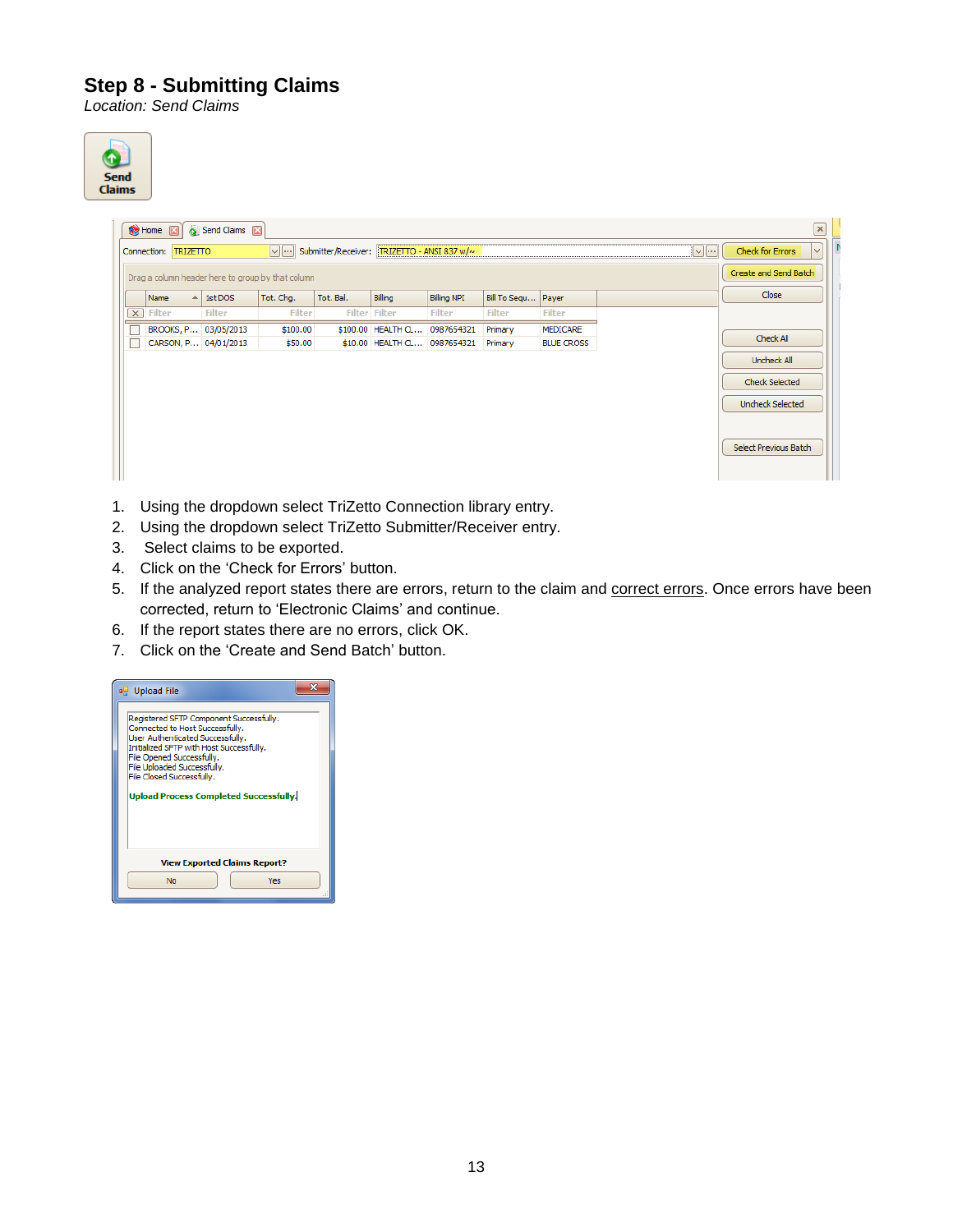### **Step 9 – Reports**

*Location: View EDI Reports*

| <b>View EDI</b><br><b>Reports</b> |                                                   |                     |                      |                    |                              |                          |                    |
|-----------------------------------|---------------------------------------------------|---------------------|----------------------|--------------------|------------------------------|--------------------------|--------------------|
|                                   | <b>Se Home</b><br>EDI Reports <b>[23]</b>         |                     |                      |                    |                              |                          | $\pmb{\times}$     |
|                                   | Connection: TriZetto<br>‼∨I                       |                     |                      |                    |                              | Search for Keyword Clear | Open               |
|                                   | Double click to View                              |                     |                      |                    |                              |                          | <b>Save Notes</b>  |
|                                   | Drag a column header here to group by that column |                     |                      |                    |                              |                          | <b>Export File</b> |
|                                   | Name                                              | <b>Date Created</b> | $-$ Type             | <b>Size</b>        | Note                         |                          |                    |
|                                   | $\boxed{\times}$ Filter                           | Filter              | Filter               | Filter Filter      |                              |                          | Get Reports        |
|                                   | SAMPLE277CA.txt                                   | 04/24/2015          | <b>Text Document</b> |                    | 1.12 KB 2 Claims, 1 Rejected |                          |                    |
| □                                 | 835_Multiple_Payments.txt                         | 07/10/2013          | <b>Text Document</b> | 1.31 <sub>KB</sub> |                              |                          | Add Reports        |
| $\Box$                            | 835_Accepted.txt                                  | 07/10/2013          | <b>Text Document</b> | 1.01KB             |                              |                          | Refresh Reports    |
|                                   |                                                   |                     |                      |                    |                              |                          |                    |
|                                   |                                                   |                     |                      |                    |                              |                          |                    |
|                                   |                                                   |                     |                      |                    |                              |                          | Close              |
|                                   |                                                   |                     |                      |                    |                              |                          |                    |

- 1. Click on 'Get Reports'.
- 2. Double click on a Report file name to open
- 3. View Reports. If your report states that your claims have errors, make necessary changes to claims and Resubmit.
- 4. Click on column headings to sort reports.
- Note: See Working Rejected Claims on Page 18.

### **Search/Filter Options**

Use the EDI Reports search feature to quickly find reports. Enter a keyword such as a Provider or Patient Name or other report data and click on 'Search for Keyword'. If you use the Archive feature check the box to Show Archived to search all reports.

| Home                 | <b>EDI Reports</b> |  |                    |
|----------------------|--------------------|--|--------------------|
| Connection: TriZetto |                    |  | <b>Open</b>        |
| Double click to View |                    |  | <b>Cours Matos</b> |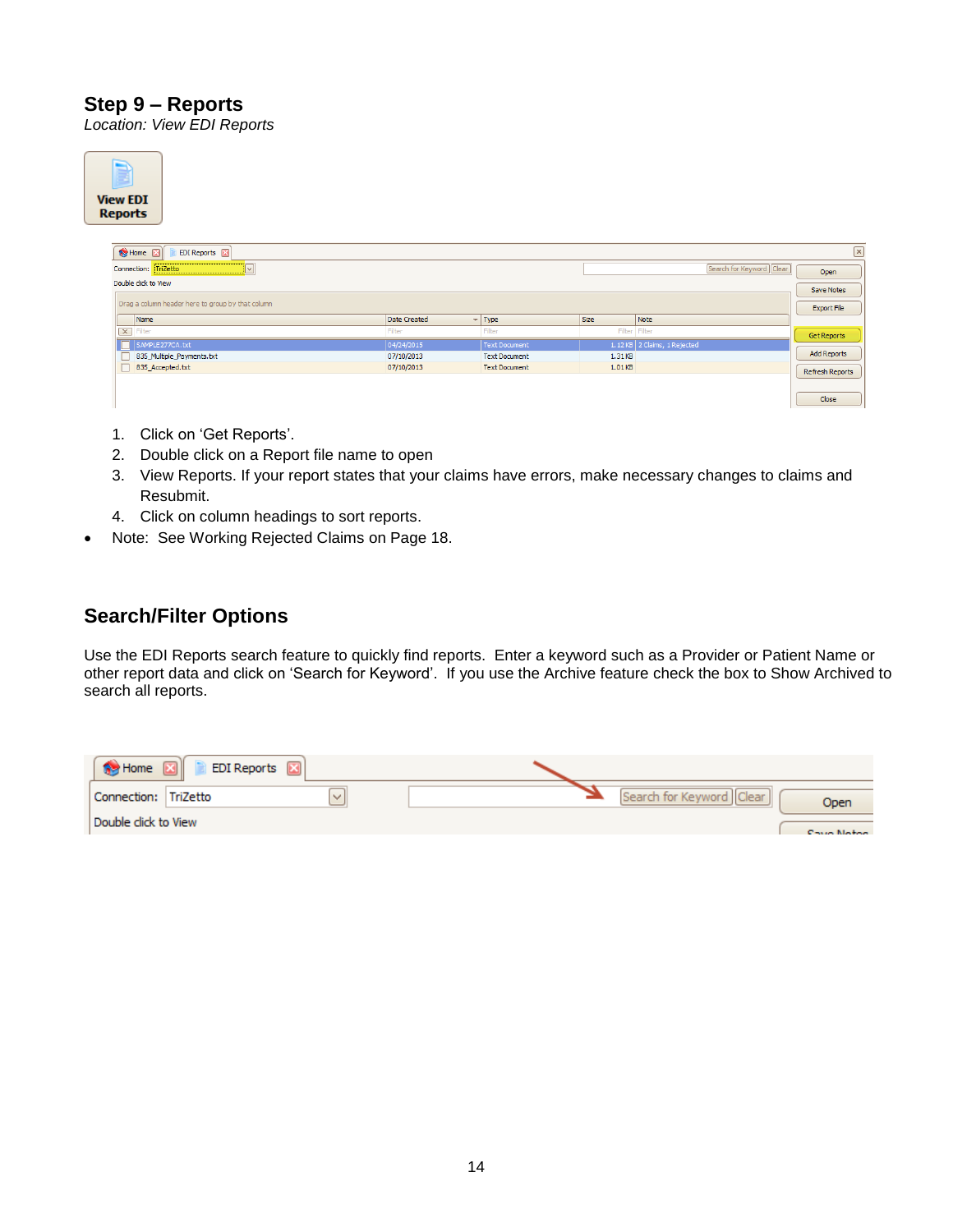### **Step 10 - Resubmitting Claims**

*Menu Location: Electronic Billing > Send Claims Icon*



1. Click on the 'Select Previous Batch' button.

|                                                                                                    | <b>Sa Home XI</b> |          | Send Claims 2        |                                                   |           |                               |                    |                      |                 |                                        |                         | N<br>$\mathbf{x}$ |
|----------------------------------------------------------------------------------------------------|-------------------|----------|----------------------|---------------------------------------------------|-----------|-------------------------------|--------------------|----------------------|-----------------|----------------------------------------|-------------------------|-------------------|
| $\sqrt{2}$<br>Submitter/Receiver: TRIZETTO - ANSI 837 w/~<br>$\sim$ $\sim$<br>Connection: TRIZETTO |                   |          |                      |                                                   |           |                               |                    |                      |                 | $\vert \vee \vert$<br>Check for Errors |                         |                   |
|                                                                                                    |                   |          |                      | Drag a column header here to group by that column |           |                               |                    |                      |                 |                                        | Create and Send Batch   |                   |
|                                                                                                    | Name              | $\sim$ 1 | 1st DOS              | Tot. Chg.                                         | Tot. Bal. | Billing                       | <b>Billing NPI</b> | Bill To Sequ   Payer |                 |                                        | Close                   |                   |
| $\sqrt{1}$                                                                                         | <b>Filter</b>     |          | <b>Filter</b>        | <b>Filter</b>                                     |           | <b>Filter Filter</b>          | <b>Filter</b>      | <b>Filter</b>        | <b>Filter</b>   |                                        |                         |                   |
| ⊡                                                                                                  |                   |          | BROOKS, P 03/05/2013 | \$100.00                                          |           | \$100.00 HEALTH CL 0987654321 |                    | Primary              | <b>MEDICARE</b> |                                        | Check All               |                   |
|                                                                                                    |                   |          |                      |                                                   |           |                               |                    |                      |                 |                                        |                         |                   |
|                                                                                                    |                   |          |                      |                                                   |           |                               |                    |                      |                 |                                        | Uncheck All             |                   |
|                                                                                                    |                   |          |                      |                                                   |           |                               |                    |                      |                 |                                        | Check Selected          |                   |
|                                                                                                    |                   |          |                      |                                                   |           |                               |                    |                      |                 |                                        | <b>Uncheck Selected</b> |                   |
|                                                                                                    |                   |          |                      |                                                   |           |                               |                    |                      |                 |                                        |                         |                   |
|                                                                                                    |                   |          |                      |                                                   |           |                               |                    |                      |                 |                                        | Select Previous Batch   |                   |

2. Highlight and then double click on the previous batch of claims to view.

|  |                             | <b>SUULUU</b>                                     | .          |                      | <b>MAJNAJEMEN</b>     | <b>MANUFACTURE</b>      |           |          |                               |  |
|--|-----------------------------|---------------------------------------------------|------------|----------------------|-----------------------|-------------------------|-----------|----------|-------------------------------|--|
|  | <b>Previous Submissions</b> |                                                   |            |                      |                       |                         |           |          | $\mathbf{x}$<br>▣<br>$\equiv$ |  |
|  |                             | Drag a column header here to group by that column |            |                      |                       |                         |           | $\wedge$ | OK                            |  |
|  | Exported<br>Date / Time     | $\overline{\phantom{a}}$   File Name              | Connection | Submission<br>Number | Func. Group<br>Number | Original Claim<br>Count | Receiver  |          | Cancel                        |  |
|  | 09/17/2013 11 130917A       |                                                   | Gateway    | 46                   | 46                    |                         | 1 Gateway |          |                               |  |
|  | 09/17/2013 11 130917A       |                                                   | Gateway    | 45                   | 45                    |                         | 1 Gateway | $\equiv$ | Print Report                  |  |
|  | 09/17/2013 12 130917A       |                                                   | Gateway    | 41                   | 41                    |                         | 1 Gateway |          |                               |  |

- 3. Select by highlighting all claims or individual claims to re-export.
- 4. Click on the 'Create and Send Batch' button.
- 5. Confirm 'Claim File Upload Successful'.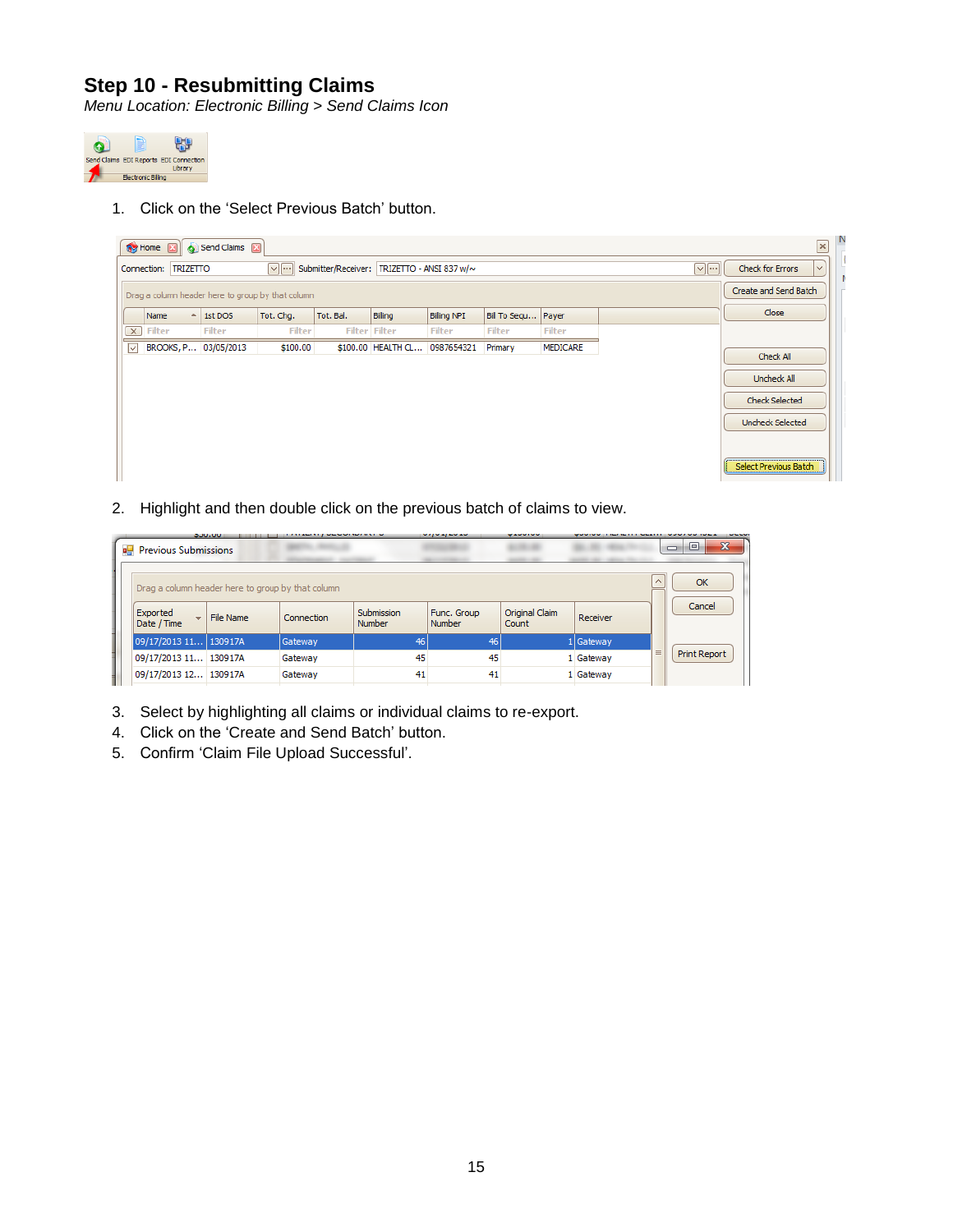### **TriZetto EDI Report Formats**

\*The Date Created column is the date the report was downloaded into the Premier program.

**.999 or .997** – This report will only acknowledge receipt of a file by TriZetto EDI. Claims will not be rejected at this level. A note will be created displaying whether the 999 was accepted or rejected.

| Home <b>EX</b><br>EDI Reports [X]                 |              |                           |               |                              | $\mathbf{x}$       |
|---------------------------------------------------|--------------|---------------------------|---------------|------------------------------|--------------------|
| $\triangleright$<br>Connection: TriZetto          |              |                           |               | Search for Keyword   Clear   | Open               |
| Double click to View                              |              |                           |               |                              | Save Notes         |
| Drag a column header here to group by that column |              |                           |               |                              | Export File        |
| Name                                              | Date Created | $\blacktriangledown$ Type | <b>Size</b>   | Note                         |                    |
| $\boxed{\times}$ Filter                           | Filter       | Filter                    | Filter Filter |                              | Get Reports        |
| 1122334455.999                                    | 06/29/2016   | Unknown (.999)            |               | 1 KB Accepted 1122334455     |                    |
| SAMPLE277CA.txt                                   | 04/24/2015   | <b>Text Document</b>      |               | 1.12 KB 2 Claims, 1 Rejected | <b>Add Reports</b> |
| 835_Multiple_Payments.txt                         | 07/10/2013   | <b>Text Document</b>      | 1.31KB        |                              | Refresh Reports    |
| 835 Accepted.txt                                  | 07/10/2013   | <b>Text Document</b>      | 1.01KB        |                              |                    |
|                                                   |              |                           |               |                              | Close              |

**.DAT** - This report will contain TriZetto EDI and Payer responses. The report

contains a variety of details for each claim including the patient name, patient account number, dates of service and charge. Any rejected claims will also display the error message from the clearing house or payer. The file name will be MMDDYY.DAT

**\*\*\*Messages will append throughout the day until the report is downloaded by the client and then a new .DAT report will be created with a new sequence number. 12345.dat, 12345\_1.dat, 12345\_2.dat**

|      |             |                                                       |                   |    | GATEWAY EDI (0000)                                                 |               |                                |                |                  |   |
|------|-------------|-------------------------------------------------------|-------------------|----|--------------------------------------------------------------------|---------------|--------------------------------|----------------|------------------|---|
| OT01 |             |                                                       |                   |    | HEALTH FIRST PHYSICIAN SERVICS (1004)<br>RECORD OF CLAIMS RECEIVED |               |                                |                | 12/07/01         |   |
| NAME |             | <b>ACCOUNT NUMBER</b>                                 | <b>FROM</b>       | тo | <b>MEM NUMBER</b>                                                  | <b>CHARGE</b> | REV DATE                       | <b>INSURER</b> | PROVIDER         | E |
|      |             |                                                       |                   |    |                                                                    |               |                                |                |                  |   |
|      | LAST, FIRST | 21221                                                 | 12/06/01 12/06/01 |    | SSNSSNSSN                                                          |               | 60.00 12/07/01 METRAHEALTH     |                | <b>G VANILLA</b> |   |
|      | LAST, FIRST | 21227                                                 | 12/06/01 12/06/01 |    | ABCSSNSSN391                                                       |               | 115.00 12/07/01 BLUE CROSS     |                | <b>G VANILLA</b> |   |
|      | LAST, FIRST | 21219                                                 | 12/06/01 12/06/01 |    | SSNSSNSSN                                                          |               | 87.00 12/07/01 METRAHEALTH     |                | <b>G VANILLA</b> |   |
|      | LAST, FIRST | 21218                                                 | 12/06/01 12/06/01 |    | SSNSSNSSN                                                          |               | 110.00 12/07/01 CIGNA          |                | <b>G VANILLA</b> |   |
|      | LAST, FIRST | 21223                                                 |                   |    | 12/06/01 12/06/01 SSNSSNSSN48303                                   |               | 70.00 12/07/01 UNITED          |                | <b>G VANILLA</b> |   |
|      | LAST, FIRST | 21241                                                 | 12/06/01 12/06/01 |    | SSNSSN184                                                          |               | 224.00 12/07/01 HEALTHLINK PPO |                | <b>G VANILLA</b> |   |
|      | LAST, FIRST | 21230                                                 |                   |    | 12/06/01 12/06/01 BB0SSNSSN08201AA                                 |               | 165.00 12/07/01 UNITED         |                | <b>G VANILLA</b> |   |
|      |             | MESSAGE: INVALID 2001 ICD-9 CODE VALUE: 8452 (EA0.33) |                   |    |                                                                    |               |                                |                |                  |   |
|      | LAST, FIRST | 21220                                                 |                   |    | 12/06/01 12/06/01 ABCSSNSSN5ZZ                                     |               | 80.00 12/07/01 BLUE CROSS      |                | <b>G VANILLA</b> |   |

**.CSR** / Claim Status Report – This report will post the status whether the claim was accepted or rejected to the Claim Notes. See Working Rejected Claims below.

| 08/16/2016 6:14 PM  | BCBSM: Payments Applied.                                                                                                                                                                                                                                             |  |  |  |  |  |  |
|---------------------|----------------------------------------------------------------------------------------------------------------------------------------------------------------------------------------------------------------------------------------------------------------------|--|--|--|--|--|--|
| 08/16/2016 6:14 PM  | <b>BCBSM</b> : Processed as Primary                                                                                                                                                                                                                                  |  |  |  |  |  |  |
| 08/16/2016 6:14 PM  | BCBSM : Payment data applied from 835 file '835P5010226_2.a'.                                                                                                                                                                                                        |  |  |  |  |  |  |
| 08/07/2016 11:59 PM | <b>ACCEPTED - BCBSM EDI</b><br>Admowledgement/Receipt-The claim/encounter has been received. This does not mean that the claim has been accepted for adjudication.<br>Entity admowledges receipt of claim/encounter. Note: This code requires use of an Entity Code. |  |  |  |  |  |  |
| 08/07/2016 1:06 PM  | Claim exported: BCBSM FEP File: 'C: \LIsers\<br>\AppData\Local\Temp\EZClaim\EDIExports\160807_13060173'                                                                                                                                                              |  |  |  |  |  |  |
| 08/07/2016 11:09 AM | Claim created.                                                                                                                                                                                                                                                       |  |  |  |  |  |  |

**\*\*\*Messages will append throughout the day until the report is downloaded by the client and then a new .DAT report will be created with a new sequence number. Ie. 12345.dat/12345\_1.dat/12345\_2.dat**

| Home<br><b>EDI Reports</b>                        |              |                      |               |                              |                    |  |  |
|---------------------------------------------------|--------------|----------------------|---------------|------------------------------|--------------------|--|--|
| $ \mathsf{v} $<br>Connection: TriZetto            |              |                      |               | Search for Keyword Clear     | Open               |  |  |
| Double click to View                              |              |                      |               |                              | Save Notes         |  |  |
| Drag a column header here to group by that column |              |                      |               |                              | Export File        |  |  |
| Name                                              | Date Created | $-$ Type             | Size          | Note                         |                    |  |  |
| $\boxed{\mathsf{x}}$ Filter                       | Filter       | Filter               | Filter Filter |                              | Get Reports        |  |  |
| 1122334455.999                                    | 06/29/2016   | Unknown (.999)       |               | 1 KB Accepted 1122334455     |                    |  |  |
| SAMPLE277CA.txt                                   | 04/24/2015   | <b>Text Document</b> |               | 1.12 KB 2 Claims, 1 Rejected | <b>Add Reports</b> |  |  |
| 835_Multiple_Payments.txt                         | 07/10/2013   | <b>Text Document</b> | 1.31KB        |                              | Refresh Reports    |  |  |
| 835 Accepted.txt                                  | 07/10/2013   | <b>Text Document</b> | 1.01KB        |                              |                    |  |  |
|                                                   |              |                      |               |                              | Close              |  |  |